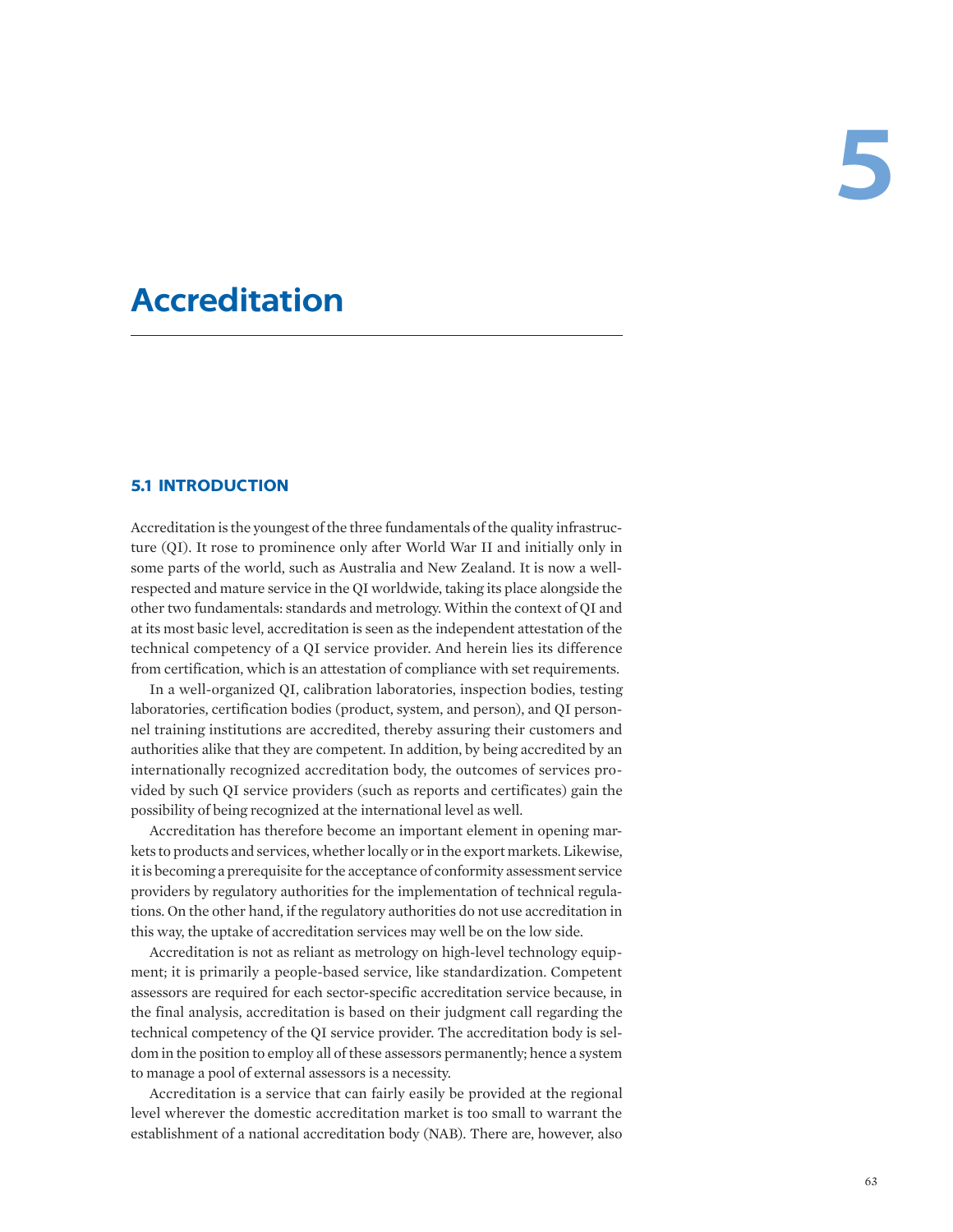|                            |                | <b>BUILDING BLOCK</b>                    |
|----------------------------|----------------|------------------------------------------|
| <b>PILLAR</b>              | NO.            | <b>DESCRIPTION</b>                       |
| 1: Legal and institutional | 1              | Accreditation strategy                   |
| framework                  | $\overline{2}$ | Legal entity                             |
|                            | 3              | Autonomy                                 |
|                            | $\overline{4}$ | Legal standing of accreditation          |
|                            | 5              | Governance                               |
|                            | 6              | Financial sustainability                 |
| 2: Administration and      | $\overline{7}$ | Chief executive officer                  |
| infrastructure             | 8              | Organizational structure                 |
|                            | $\mathsf{Q}$   | Management and personnel                 |
|                            | 10             | Premises                                 |
|                            | 11             | Equipment                                |
| 3: Service delivery and    | 12             | Lead assessors                           |
| technical competence       | 13             | Assessors and technical experts          |
|                            | 14             | Specialist technical committees          |
|                            | 15             | Quality system documentation             |
|                            | 16             | Assessment process                       |
|                            | 17             | Approval process                         |
|                            | 18             | Accreditation and follow-up              |
| 4: External relations and  | 19             | Training system                          |
| recognition                | 20             | Liaison with regional organizations      |
|                            | 21             | Liaison with international organizations |
|                            | 22             | International recognition                |
|                            | 23             | Coordination within the OI               |

|  |  |  |  |  |  | <b>TABLE 5.1 Pillars and building blocks of accreditation</b> |
|--|--|--|--|--|--|---------------------------------------------------------------|
|--|--|--|--|--|--|---------------------------------------------------------------|

*Note:* QI = quality infrastructure.

challenges, such as logistics and language, that have to be taken care of in a regional context. Whichever way accreditation services are provided, it is important that they be independent from any QI service provider; hence, conflicts of interest have to be carefully considered. Conflicts of interest arise when the accreditation services are provided by an organization that also offers conformity assessment and calibration services.

The building blocks of accreditation relating to the four pillars are listed in table 5.1.

To depict the pillars and building blocks in a graphical way that would indicate the state of accreditation in a country at a glance, they can be put together as shown in figure 5.1. For a complete description of the construction, interpretation, and use of this graphic or of the matching radar diagram, see section 1: Comprehensive QI Assessment.

#### **5.2 LEGAL AND INSTITUTIONAL FRAMEWORK**

#### **5.2.1 Benchmark and significance**

The NAB must be an identifiable legal entity operating within an agreed-upon policy framework of the government. Its mandate should include a clear and unambiguous statement regarding the establishment and maintenance of the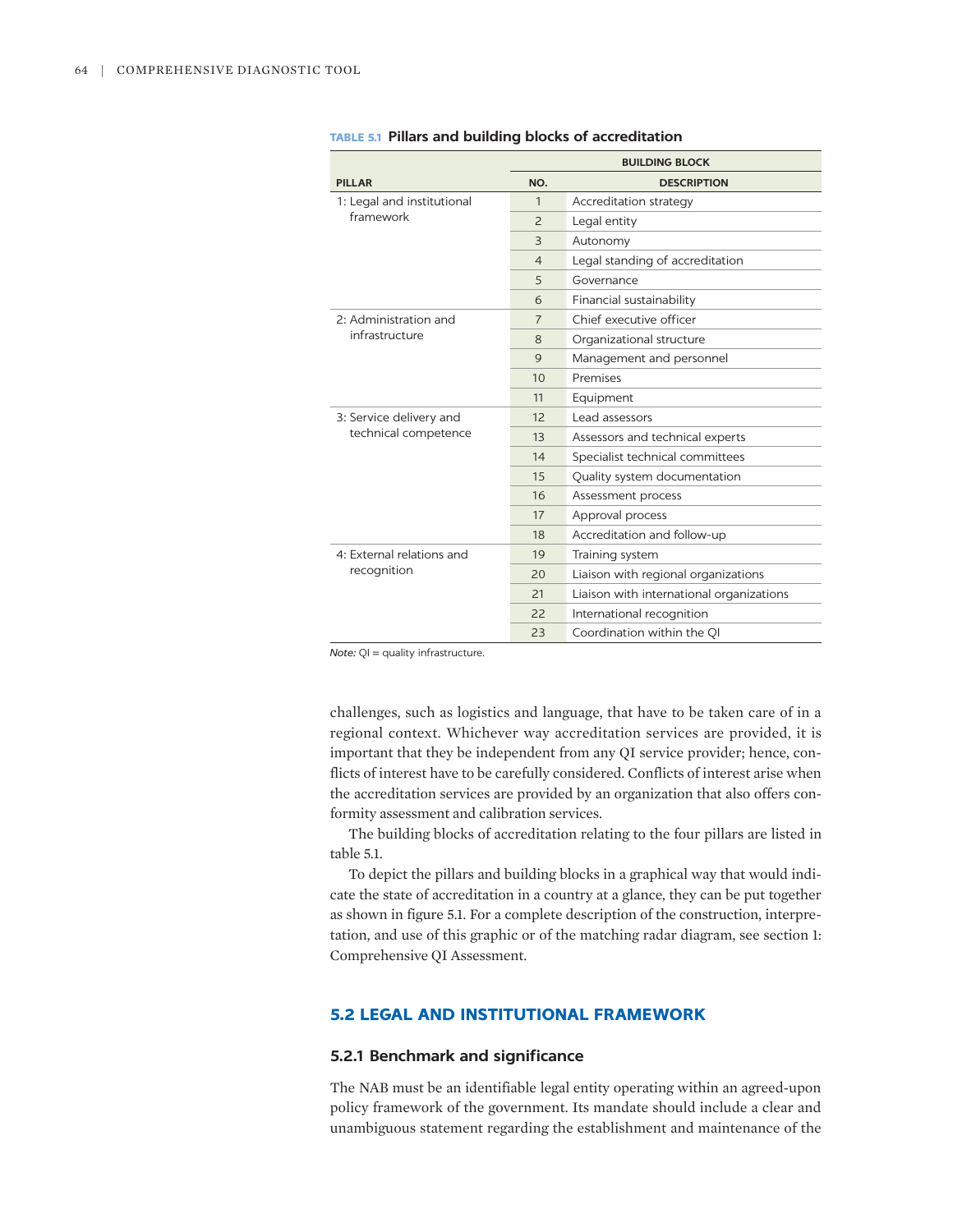#### **FIGURE 5.1**

#### **House of accreditation for a national quality infrastructure**



*Note:* QI = quality infrastructure. The four "pillars" of the QI—represented by the blue columns containing the "building block" numbers—are as follows (left to right): "legal and institutional framework," "administration and infrastructure," "service delivery and technical competency," and "external relations and recognition."

national accreditation system. Without such policy and legal backup, the NAB may find it difficult to carry out its fundamental responsibilities, namely, the independent attestation of the technical competency of service providers for (a) the implementation of technical regulations, and (b) the demands of the market within the country.

Regarding its governance, the NAB should follow a more open and transparent model, with stakeholders having a meaningful influence on strategy, rather than a top-down system controlled by public servants. The latter is, in any case, problematic regarding the recognition of the NAB by the International Laboratory Accreditation Cooperation (ILAC) and the International Accreditation Forum (IAF), in that the NAB has to prove its independence from political influences.

International recognition is obtained, in theory, through recognition by either ILAC or the IAF; signing of their multilateral recognition agreements; or arrangements after a successful peer evaluation process based on ISO/IEC 17011 ("Conformity Assessment—Requirements for Accreditation Bodies Accrediting Conformity Assessment Bodies"). In practice, recognition is also dependent on the custom and practice of specific countries, especially because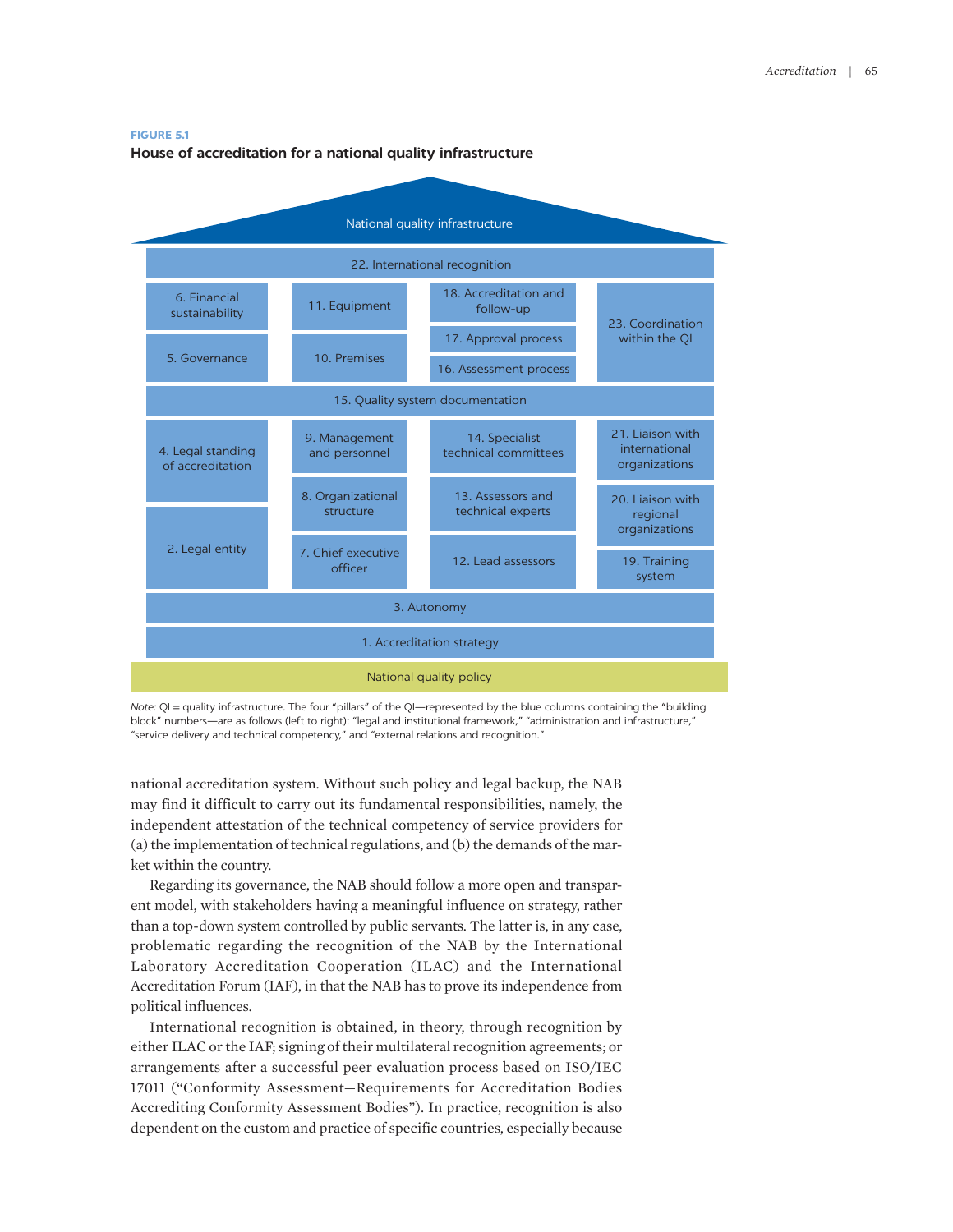<span id="page-3-0"></span>regulatory authorities are sometimes reluctant to accept ILAC or IAF recognition at face value. Because of the increase of accreditation bodies worldwide, many peer reviews are now arranged through recognized regional cooperation bodies or groups (not to be confused with regional accreditation bodies pro-viding an accreditation service) rather than by ILAC and the IAF themselves.<sup>[1](#page-20-0)</sup> Liaison with such regional groupings is therefore an important fundamental necessity where these exist; liaison with the international organizations can follow thereafter.

The benchmarks for a regional accreditation body (RAB) are essentially the same as for an NAB. In some instances, RABs cooperate with national accreditation focal points to facilitate the training and registering of local assessors and to act as a liaison between the entity wishing to be accredited and the RAB. For a comprehensive discussion of RABs and NABs, see module 5 of the QI Toolkit.

#### **5.2.2 Accreditation strategy (building block no. 1)**

#### *What is meant*

| Major | Following on from the quality policy (see subsection 2.1: Quality<br>Policy), an accreditation strategy gives meaning to the<br>implementation of the quality policy regarding the establishment of<br>an internationally recognized accreditation system. The accreditation<br>strategy is about |
|-------|---------------------------------------------------------------------------------------------------------------------------------------------------------------------------------------------------------------------------------------------------------------------------------------------------|
|       | Making the right choices on accreditation bodies in the country or at<br>a regional level;                                                                                                                                                                                                        |
|       | Using accreditation to designate conformity assessment service<br>providers for the implementation of technical regulations;                                                                                                                                                                      |
|       | Using accreditation as a measure of the quality of conformity<br>assessment services in the market for nonregulated areas; and                                                                                                                                                                    |
|       | Building capacity in the NAB or RAB to fulfill its part in the most<br>innovative, effective, and efficient way.                                                                                                                                                                                  |

#### *How can it be demonstrated?*

The accreditation strategy can be seen as an intended plan to set a pattern, create a unique position, follow a specific perspective, and implement a specific tactic all to enable the NAB or RAB to make a difference to a critical mass of the right customers and to connect its purpose with those of its customers and external stakeholders (Minzberg, Ahlstrand, and Lampel 1998).

The accreditation strategy should be a formal document approved at least by the relevant ministry in the absence of the NAB or RAB board or council, and in some countries even by the cabinet, depending on national custom and practice. It should be publicly available—that is, on the NAB or RAB website or in hard copy. The activities, business plans, and budgets of the NAB or RAB should be aligned with the accreditation strategy to ensure its implementation.

#### *Existing information/reporting/monitoring*

- NAB or RAB board or council papers
- NAB or RAB website
- Relevant ministry (for example, Trade and Industry) website
- Annual reports of the NAB or RAB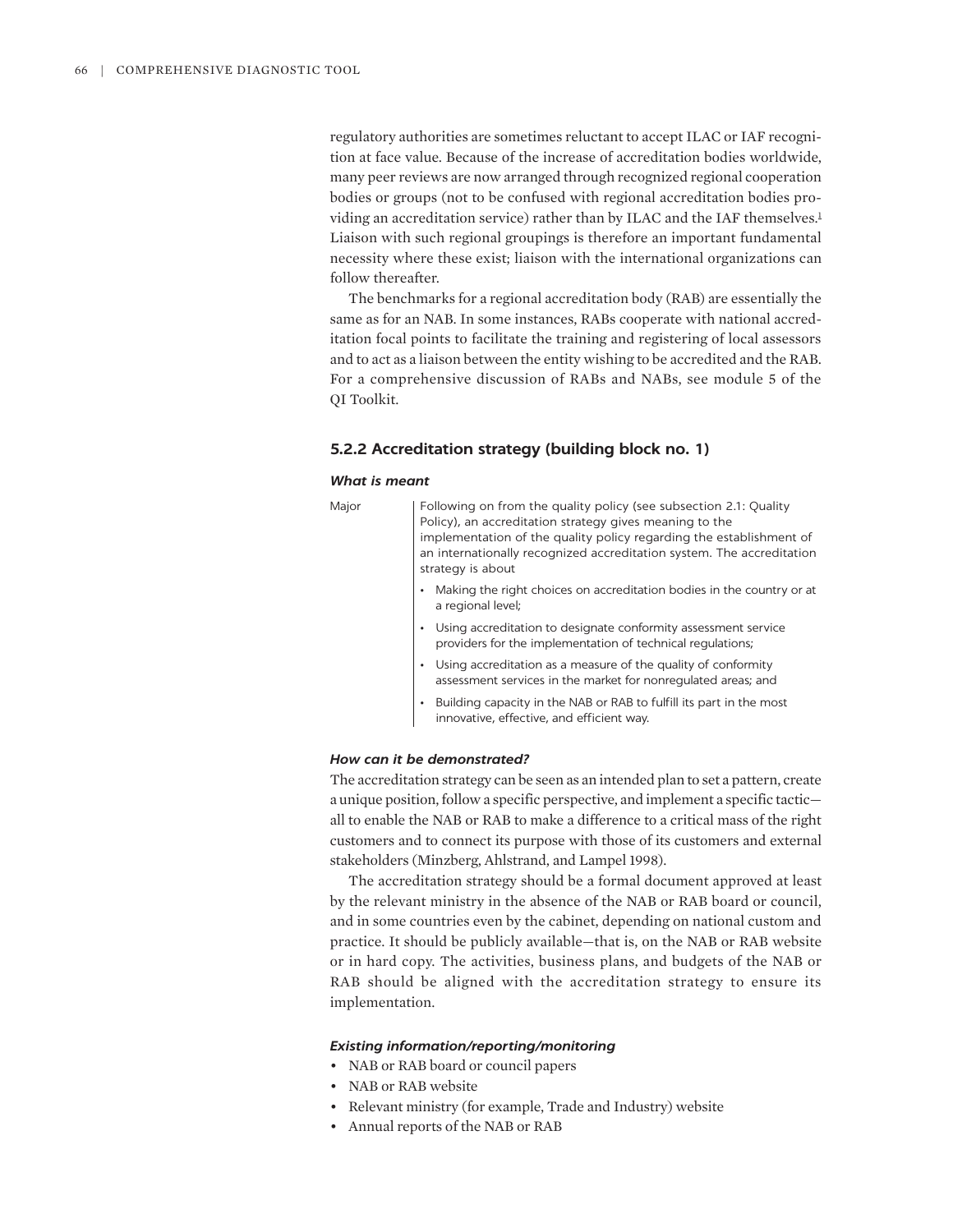#### **5.2.3 Legal entity (building block no. 2)**

#### *What is meant*

Fundamental | The NAB or RAB shall be a legal entity, or a defined part of a legal entity, such that it can be held legally responsible for the establishment and maintenance of the country's accreditation system. The NAB or RAB can be a governmental department or an institution of public law (such as a statutory body) or a private sector organization with a specific conferred regulatory mandate. It should be an independent institution, but it may be combined with the national standards body (NSB) if no conflicts of interest exist.

#### *How can it be demonstrated?*

The NAB or RAB shall be established by legislation or articles of incorporation, as relevant. Legislation may be an Accreditation Act or a similar law. Articles of incorporation are required for the NAB or RAB to be registered as a private company in terms of company legislation. The legislation or articles of incorporation must define the governance, financial provisions, and responsibilities and functions of the NAB or RAB, including its functions in representing the country or region in international accreditation forums. An important element that needs to be defined is the use of accreditation as one of the preconditions for designating QI service providers for regulatory purposes. Such QI services may be required in technical regulation implementation (such as health and safety systems, environmental controls, transportation, and building and construction); in legal metrology; and in the imposition of legal proceedings based on measurement and testing.

If the NAB or RAB is a private company, then a formal agreement should exist between the NAB or RAB and the government in which the NAB or RAB is given the mandate to operate as the NAB. In addition, it may be necessary for the government, depending on the country's legal system, to confer specified regulatory mandates to the NAB or RAB concerning the role that accreditation plays for defined regulatory purposes.

To ensure that the responsibilities and functions of the NAB or RAB remain relevant in a changing international and regional accreditation environment, the legislation or articles of incorporation should be reviewed and modernized every five to eight years. The same applies to the formal agreement between the government and the NAB or RAB as a private company. Failure to do so could hinder the NAB or RAB in playing its national, regional, or international roles effectively and efficiently in the medium to long term.

There is no international requirement that a country may have only one accreditation body, although it is seen as good practice. Hence, in some countries, multiple accreditation bodies have been established for specific sectors. In smaller economies, this is an expensive option because every accreditation body has to gain international recognition on its own. It could also lead to chaos in the market because different regulatory authorities might use different specific accreditation bodies, whereas some conformity assessment service providers operate across the whole market. Theoretically, such service providers now need accreditation from two different accreditation organizations for the service they provide. Many countries faced with this dilemma are therefore merging their accreditation bodies into a single NAB.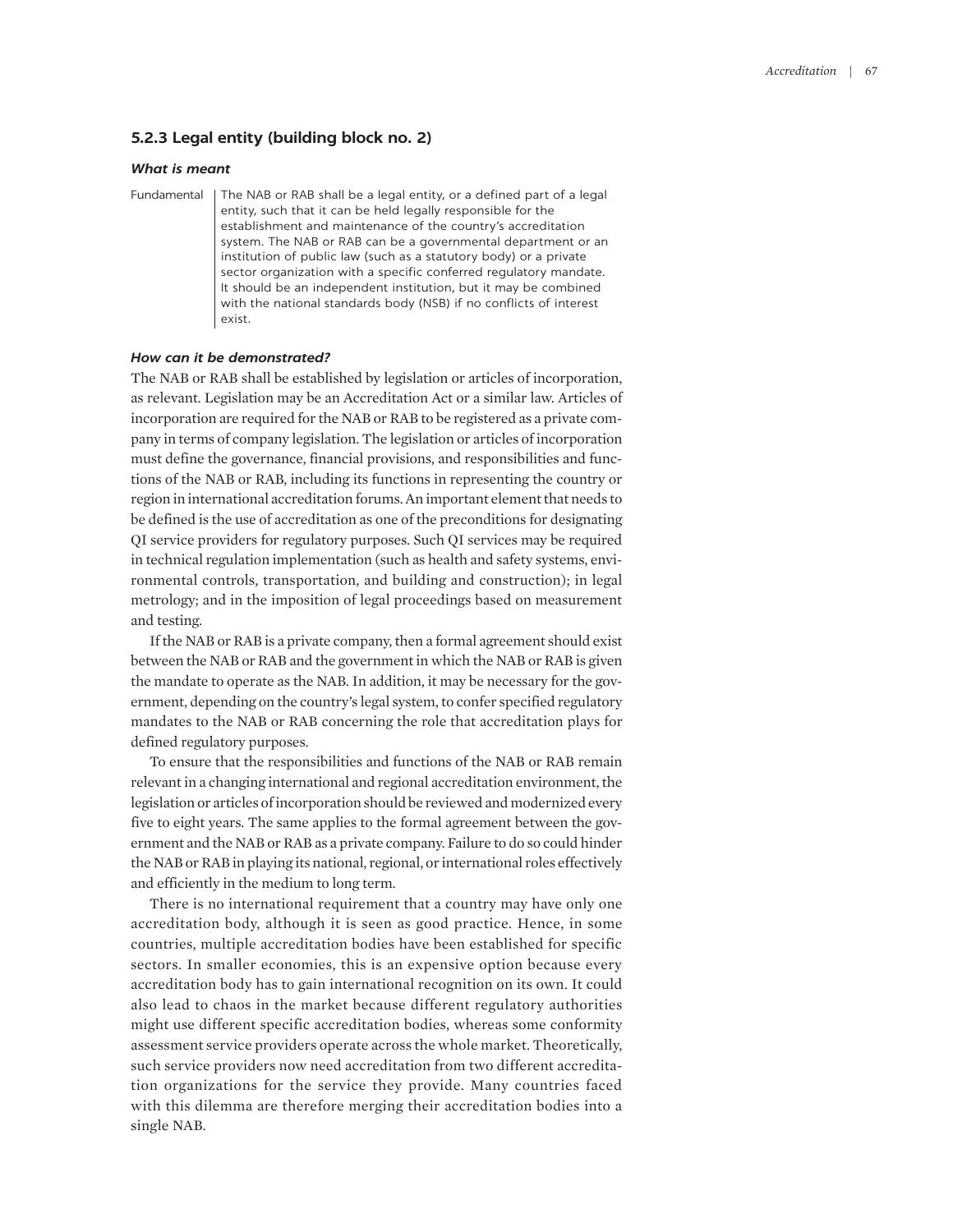- Accreditation Act, decree, regulation, or similar law, if relevant
- Articles of incorporation, if relevant
- Formal agreements between the government and the NAB or RAB
- NAB or RAB website and annual reports

#### **5.2.4 Autonomy (building block no. 3)**

#### *What is meant*

```
Major | It is good practice for an NAB or RAB to move toward a market-economy
   model of increased institutional autonomy, as opposed to being fully 
   controlled by government. The latter is a challenge in any case, owing to 
   international recognition criteria. Autonomy gives the management 
   responsibility and freedom to operate effectively in the marketplace 
    (Racine 2011). The NAB must be free from undue influences, political or 
   financial, that would compromise its impartiality in making accreditation 
   decisions.
```
#### *How can it be demonstrated?*

There are generally nine elements that can be considered to determine a legal autonomy index of the NAB or RAB. This is not an absolute number but a good indicator. Does the NAB or RAB have the autonomy and the authority to

- Grant and revoke accreditation;
- Determine the positions and staffing of its workforce;
- Determine the salaries of its workforce;
- Select the workforce;
- Set accreditation fees;
- Determine its own budget;
- Create new administrative divisions;
- Offer new service or initiate new activities; and
- Solicit membership in international accreditation organizations and sign international agreements?

Some of these elements are fundamental regarding the international recognition of the NAB or RAB based on compliance with ISO/IEC 17011. It is especially the authority of the NAB or RAB in granting and revoking accreditation that needs to be demonstrably free from political interference and from financial incentives related to remuneration or budget.

#### *Existing information/reporting/monitoring*

- Accreditation Act, decree, regulation, or similar law, if relevant
- Articles of incorporation, if relevant
- NAB or RAB council or board policy papers
- NAB or RAB website and annual reports
- Government regulations regarding rules of employment (if the NAB is a governmental or public body)

#### **5.2.5 Legal standing of accreditation (building block no. 4)**

#### *What is meant*

Major The role of accreditation—especially in the realm of technical regulation or implementation of other legislative instruments based on the outcome of QI service delivery—should be clearly articulated in relevant legislation.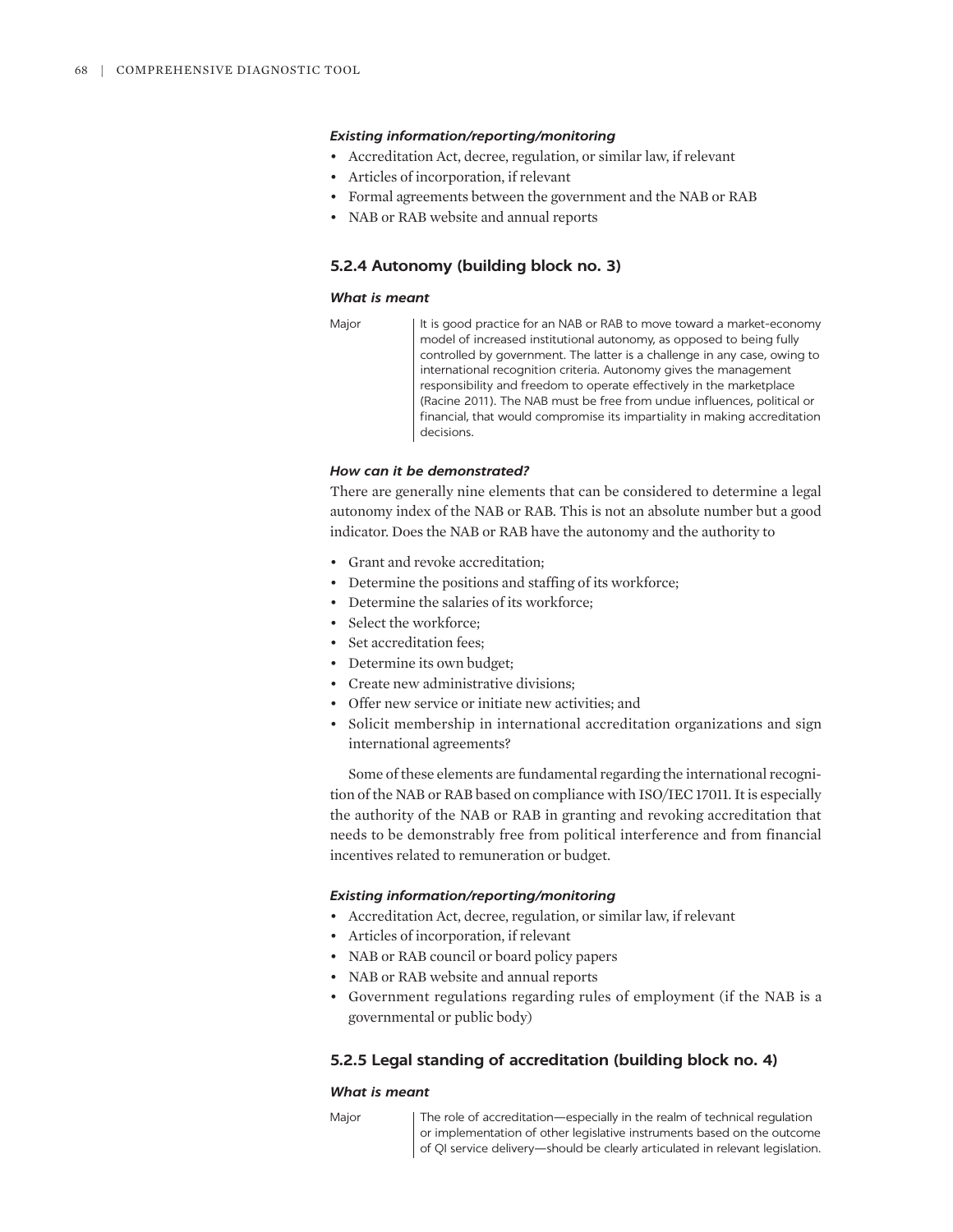#### *How can it be demonstrated?*

QI services, such as test reports, certificates, and the like for conformity with technical regulations or other types of legislative instruments, are progressively being provided by service providers independent of the regulatory authorities. Hence, the technical competency of such service providers needs to be demonstrated. Accreditation has become the method of choice in this regard. It is therefore important that its role is given legal standing in the form of appropriate legislation.

#### *Existing information/reporting/monitoring*

- Accreditation Act, decree, regulation, or similar law, if relevant
- Formal government mandate of the NAB or RAB

#### **5.2.6 Governance (building block no. 5)**

#### *What is meant*

|       | Fundamental   The NAB or RAB should have a board or council in charge of strategy<br>approval and overall fiduciary responsibilities, whether the board or<br>council is appointed by a relevant minister or by shareholders. |
|-------|-------------------------------------------------------------------------------------------------------------------------------------------------------------------------------------------------------------------------------|
| Major | Good governance models suggest that the members of the board or<br>council should be individuals with specific knowledge regarding<br>accreditation and market realities.                                                     |

#### *How can it be demonstrated?*

The actual composition of the council or board must be considered. The number of members, as well as the balance between private sector members and public servants, is important. The more-progressive NABs have more private sector representatives than public servants on their councils or boards. Council or board members should be appointed in their individual capacities and not as representatives of business or industry associations or specific public institutions.

The members of a council or board, however appointed, should be selected for their knowledge, experience, or qualifications relating to the functions of the NAB, particularly including local and international metrology and technical infrastructure matters, as well as business management and finance. The council or board should not be larger than 15 members. Good governance principles suggest that the chief executive officer (CEO) of the NAB should be a full member of the council or board but should not be allowed to hold a leadership position on the council or board (for example, chair, vice-chair, or secretary).

The council or board should have the mandate or authority to (a) approve the business strategies of the NAB; (b) appoint the CEO and consider his or her performance (with appropriate firewalls to ensure that the accreditation decisions are not compromised by issues, such as number of accreditations within a given time frame); (c) oversee the financial integrity of the NAB or RAB; (d) approve the budget and monitor performance of the NAB against the budget; and (e) approve the organizational structure.

#### *Existing information/reporting/monitoring*

- Accreditation Act, decree, regulation, or similar law
- Articles of incorporation, if relevant
- NAB or RAB council or board policy papers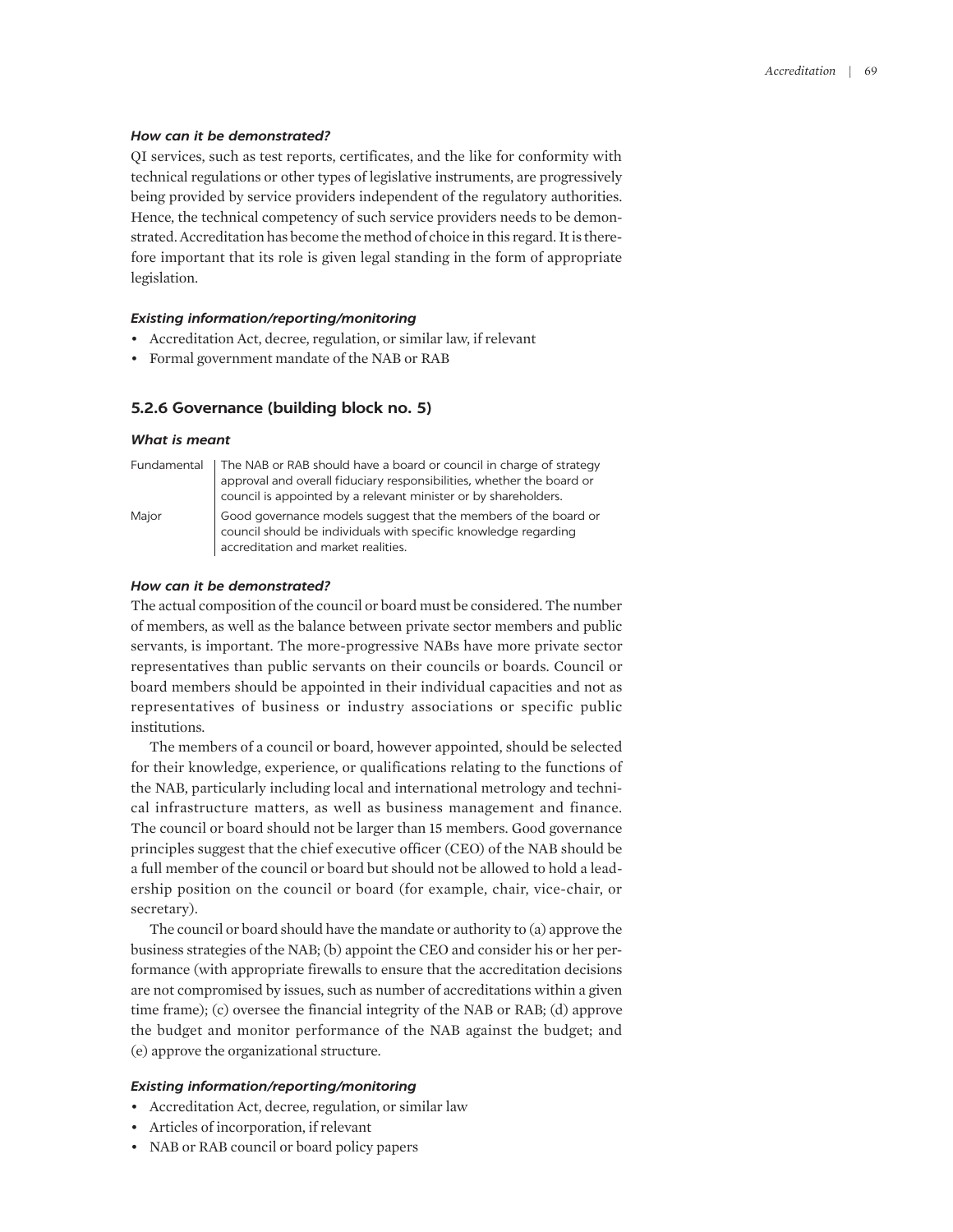- NAB or RAB website and annual reports
- Government regulations regarding public entities
- NAB or RAB council or board committee structures

#### **5.2.7 Financial sustainability (building block no. 6)**

#### *What is meant*

Fundamental | The finances for the NAB can be provided from government sources, financial support from industry and other stakeholders, and income generated by accreditation services. Whatever the source of funding, there should be assurances that it would be adequate also in the medium to long term.

#### *How can it be demonstrated?*

The NAB or RAB will require major government funding during its first few years of operation, before it has gained international recognition. Once the NAB or RAB has international recognition, its accreditation services will be more marketable. It has been shown that once an NAB or RAB has gained 200–250 accredited organizations on its books, then the income from accreditation can cover costs. Government support is then only required to maintain international liaison activities, such as ILAC and IAF membership and active participation in their committees.

This picture is complicated when the NAB or RAB has been given a government mandate to accredit QI organizations that operate within the regulatory domain (that is, when the government forces accreditation on such QI organizations). In such cases, market forces regarding fees are often set aside, and the NAB or RAB cannot market its services at market-related prices but have to charge lower fees as prescribed by the authorities.

The overall financial situation of the NAB or RAB of the past three to five years would be a good indication of the financial sustainability of the institution. The situation should show a positive trend over the years under review. The income generated from accreditation services would be a further indicator that should show a positive trend. A formal government commitment to support the NAB or RAB in carrying out its responsibilities regarding accreditation, as well as specific financial support for its international and regional liaison activities, are positive indicators of the NAB's or RAB's financial sustainability.

#### *Existing information/reporting/monitoring*

- Accreditation strategy
- Annual NAB or RAB business plans
- Annual government budget allocations
- Annual reports of the NAB or RAB
- Monthly and annual financial statements of the NAB or RAB

#### **5.3 ADMINISTRATION AND INFRASTRUCTURE**

#### **5.3.1 Benchmark and significance**

The organizational structure of the NAB or RAB must be conducive to providing the full complement of accreditation services that its stakeholders require. Good governance principles require the NAB or RAB to have a proper management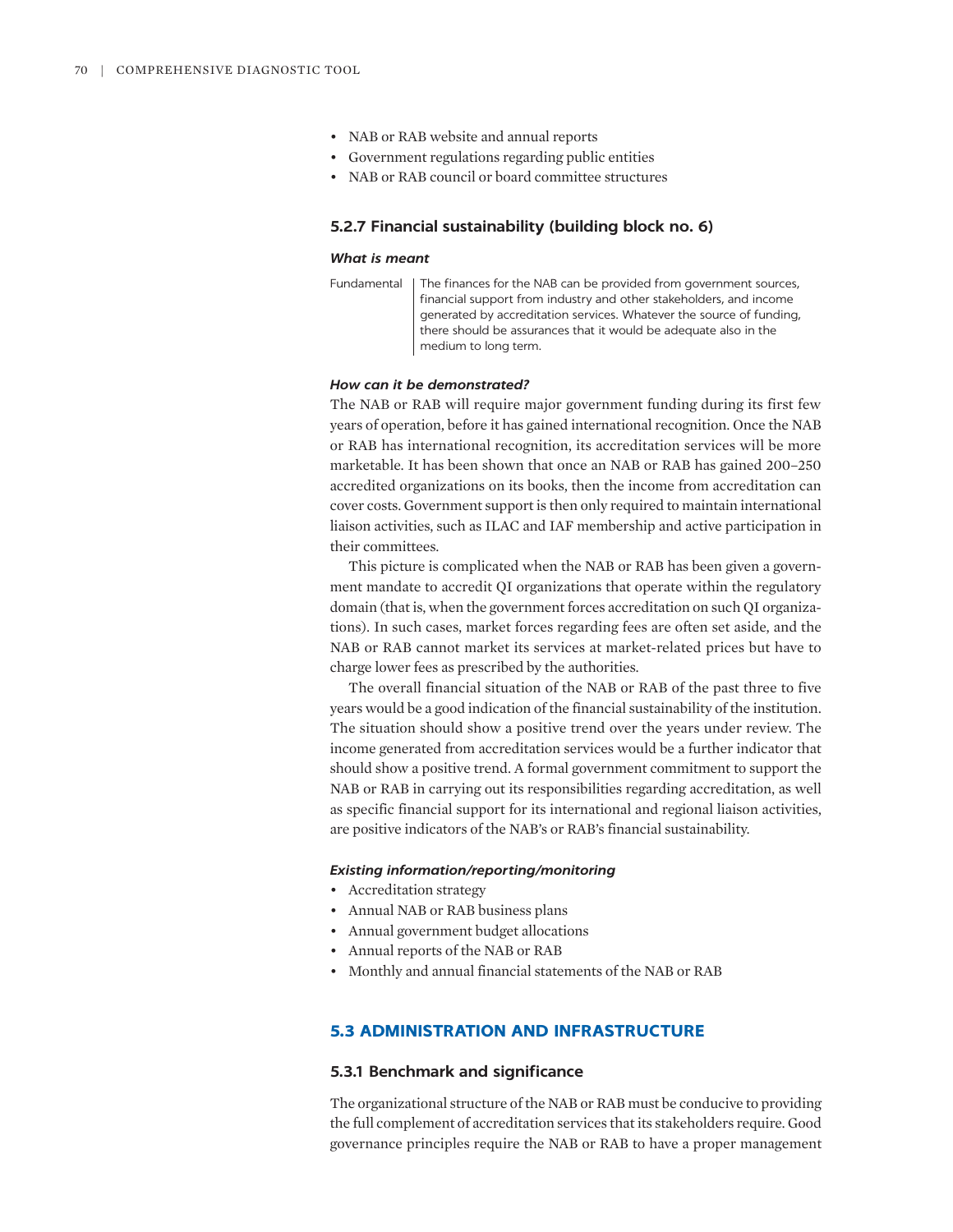executive, and the subject fields of accreditation suggest that the NAB or RAB should have divisions dedicated to accreditation services in these fields.

Over and above these general guidelines, the NAB or RAB has to comply with the requirements of ISO/IEC 17011 relating to organizational structures. These include an accreditation approvals committee; an advisory committee; technical committees related to the fields of accreditation; and the administrative systems to manage a vast pool of external assessors, management system documentation, and accreditation information.

The demand for premises relates mostly to appropriate office space, meeting rooms, and information technology (IT) infrastructure. The NAB or RAB would not experience as much people traffic as the NSB or national metrology institute (NMI) would.

#### **5.3.2 Chief executive officer (building block no. 7)**

#### *What is meant*

| Major | The chief executive officer (here referred to as the CEO, whatever the<br>actual title) is responsible for leading the development and execution of<br>the NAB or RAB's strategy and overall management. The CEO acts as a<br>direct liaison between the board or council and management of the<br>NAB or RAB and communicates to the board or council on behalf of NAB<br>or RAB management. The CEO—rather than the chair of the board or<br>council-is the public face of the NAB or RAB. |
|-------|----------------------------------------------------------------------------------------------------------------------------------------------------------------------------------------------------------------------------------------------------------------------------------------------------------------------------------------------------------------------------------------------------------------------------------------------------------------------------------------------|
| Minor | Depending on the legislation, custom, and practice relevant to the NAB<br>or RAB, the CEO may be appointed by the relevant minister or the board<br>or council. Recent tendencies suggest that the CEO should be appointed<br>for only a limited period, typically five years. He or she can be<br>reappointed if relevant key performance indicators are fulfilled.                                                                                                                         |

#### *How can it be demonstrated?*

There is no standardized list of the major functions and responsibilities carried out by an NAB's or RAB's CEO, but the following list includes the typical functions:

- Supports operations and administration of the board or council by advising and informing its members, interfacing between board or council and staff, and supporting the board or council's evaluation of management executives
- Oversees the design, marketing, promotion, delivery, and quality of accreditation programs, products, and services
- Recommends the annual budget for board or council approval and prudently manages the NAB or RAB's resources within those budget guidelines according to current laws and regulations
- Effectively manages the human resources of the NAB or RAB according to authorized personnel policies and procedures that fully conform with current laws and regulations
- Ensures that the NAB or RAB and its mission, programs, products, and services are consistently presented using strong, positive images to relevant stakeholders
- Oversees fundraising planning and implementation, including identifying resource requirements, researching funding sources, and establishing strategies to approach funders
- Represents the NAB or RAB and has the right to sign legal documents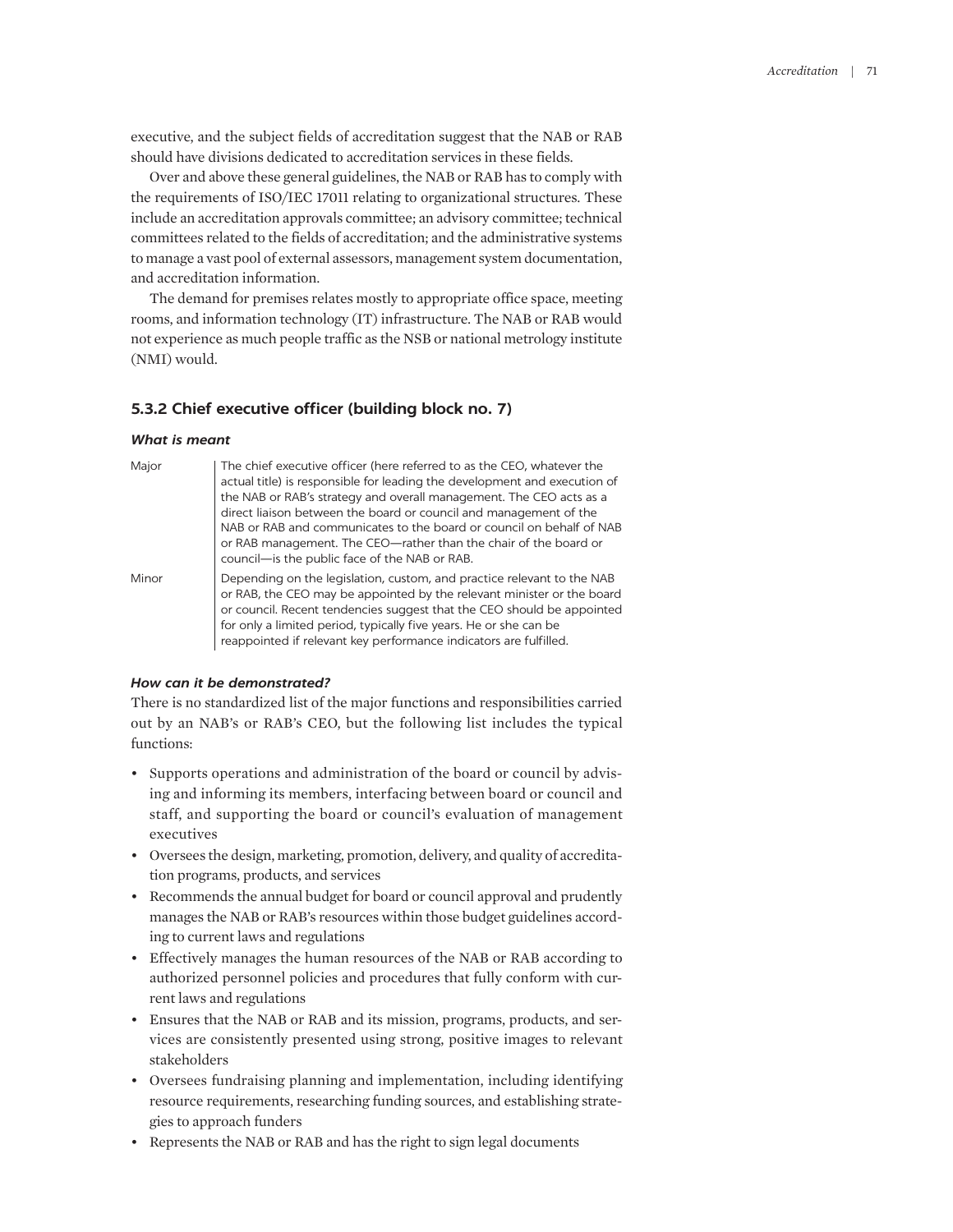- Relevant legislation (Accreditation Act or similar law), if relevant
- Articles of incorporation, if relevant
- Official ministerial decisions
- Board or council decisions and minutes
- Official CEO job description
- Agreed CEO key performance indicators

#### **5.3.3 Organizational structure (building block no. 8)**

#### *What is meant*

Major | Accreditation consists of a number of subject fields. It therefore follows that the organizational structure of an NAB or RAB should have divisions that optimally support these groups and their subject fields. In addition, an accreditation approvals committee is a requirement and an advisory committee is a strong recommendation.

#### *How can it be demonstrated?*

Good management practice suggests that the organizational structure of the NAB or RAB should take cognizance of these various scopes of accreditation. That is, the NAB or RAB should have divisions that are specifically responsible for those scopes in which it provides services. (For a list of scopes, see module 5 of the QI Toolkit.) Such a structure would also facilitate the international recognition that is generally arranged in line with these international standards.

Other important organizational structure elements include the following (figure 5.2):

- *External assessors and technical experts.* The NAB or RAB seldom employs all the assessors and technical experts required as full-time staff and has to depend on a vast pool of external assessors and technical experts. These have to be managed, and the appropriate element within the NAB or RAB organizational structure has to be established.
- *Accreditation approvals committee.* The accreditation decision must be made by an accreditation approvals committee totally independent of the assessment teams. Such an accreditation approvals committee has to be established within the organizational structure, with NAB or RAB staff, as well as outside experts as its members.
- *Advisory forum.* An accreditation advisory forum is a useful forum in which stakeholders can provide the NAB or RAB with information on future requirements, market developments, and the like, with which the NAB or RAB strategy and business plans can be enriched.
- *Training division.* An internal training division is a useful organizational construct because the training of assessors and experts in the various accreditation scopes is an ongoing activity.

#### *Existing information/reporting/monitoring*

- Approved organizational structure
- Board or Council decisions
- Ministerial decisions
- Financial system documentation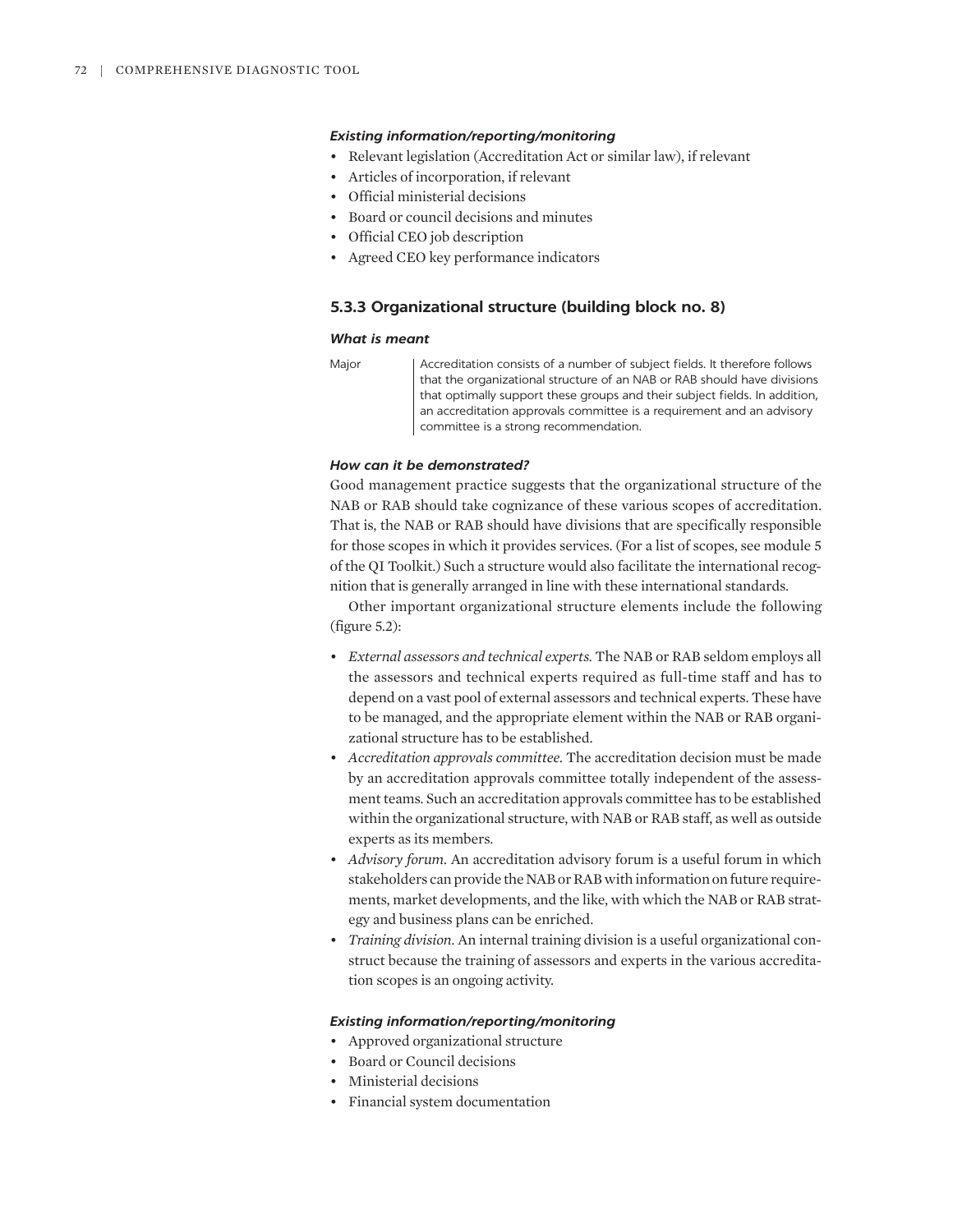#### **FIGURE 5.2**

**Typical organizational structure of a national or regional accreditation body**



Based on ISO/IEC 17011, "Conformity Assessment—General Requirements for Accreditation Bodies Accrediting Conformity Assessment Bodies."

#### **5.3.4 Management and personnel (building block no. 9)**

#### *What is meant*

Major | Accreditation is a people-based activity operating within specified scopes. The management and personnel must therefore have the appropriate skill sets assured by appropriate training, qualifications, and experience. These would include management and technical knowledge as required by the various activities within the accreditation scopes.

#### *How can it be demonstrated?*

In the first place, the NAB or RAB should operate with an organizational structure approved by either the board or council or the relevant minister. For each of the positions, the skill set (qualifications, training, and experience) should be clearly and formally stated. The ratio between technical and administrative staff will depend largely on the way in which the NAB or RAB uses external assessors and experts, but the percentage of administrative staff dedicated solely to internal activities should not be more than 20 percent.

Second, there should be few staff vacancies on either the management or technical levels; more than 95 percent of those positions should remain filled. Anything less indicates that the NAB or RAB cannot operate effectively or efficiently. Staffing challenges often include a lack of skilled people in the country, but even more so, inadequate remuneration resulting in the departure of trained staff for more lucrative offers elsewhere.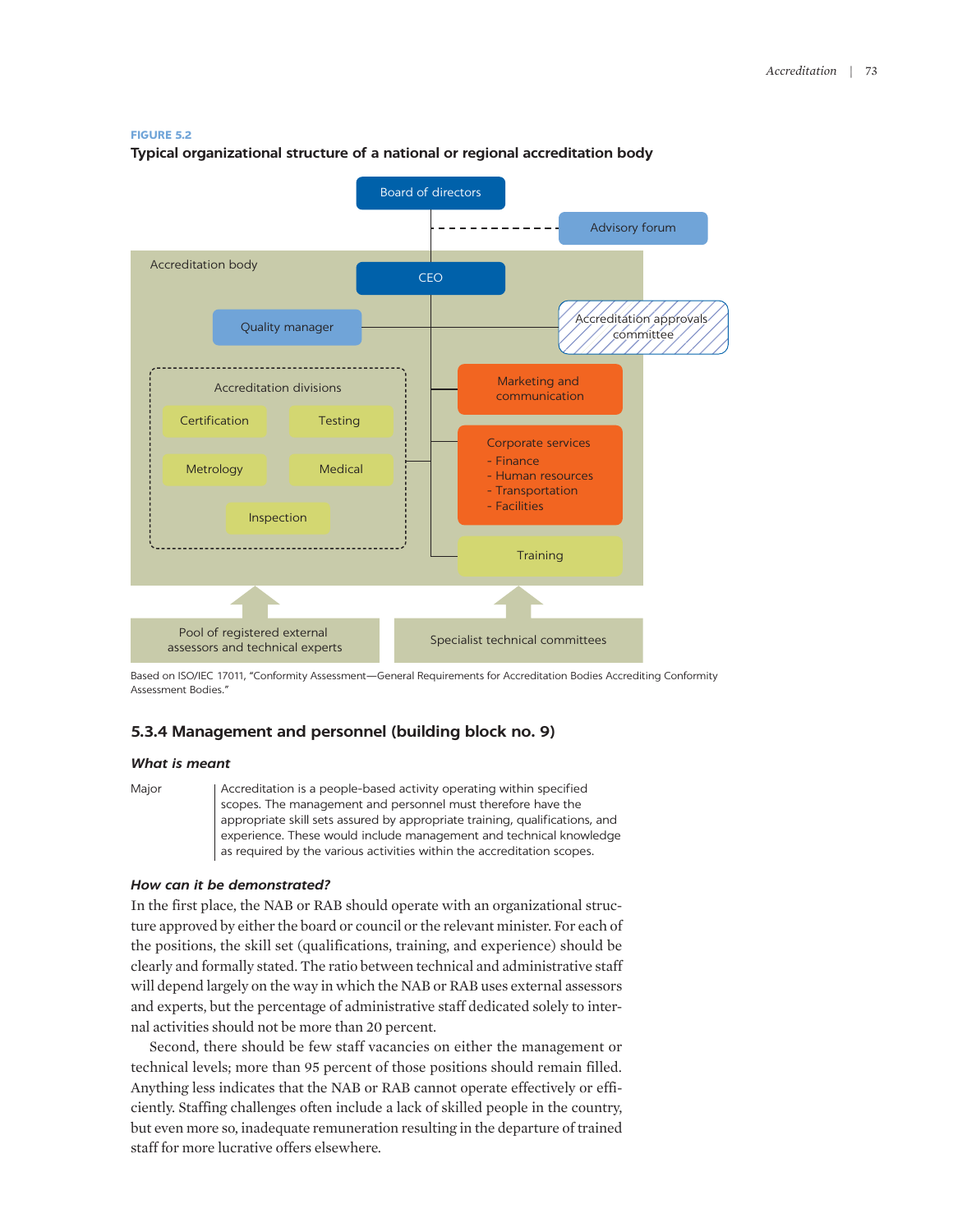- Approved organizational structure
- Actual staffing levels
- Staff turnover figures

#### **5.3.5 Premises (building block no. 10)**

#### *What is meant*

Major | Accreditation is a people-based activity; hence laboratory-type space for highly technical equipment is not required. The premises should be appropriate for staff, meeting rooms, and IT equipment. The confidentiality of the information must be ensured.

#### *How can it be demonstrated?*

Office space conducive to a positive working environment is necessary for the staff of the NAB or RAB. Meeting rooms where clients can be received and committee rooms for technical committee meetings and training are important as well. Space for storing and ease of retrieval of the records of assessments and accreditation is essential, and the security of these records needs to be ensured. The location of the NAB or RAB offices should not be underestimated; in particular, it should not create a perception that the impartiality of the NAB or RAB could be compromised, such as by sharing accommodation with a conformity assessment service provider.

#### *Existing information/reporting/monitoring*

- Review of office space and meeting rooms
- Location of the NAB or RAB in relation to other QI entities

#### **5.3.6 Equipment (building block no. 11)**

efficient, and secure IT system.

#### *What is meant*

Major | Equipment requirements for the NAB or RAB are fulfilled by an effective,

## *How can it be demonstrated?*

An efficient and effective IT system that can handle the quality management system documentation and the assessment and accreditation records is important. Its access control should be such that the integrity of all records can be ensured at all times.

#### *Existing information/reporting/monitoring*

- Consideration of the effectiveness and efficiency of the IT system
- Consideration of the access control of the IT system

### **5.4 PILLAR 3: SERVICE DELIVERY AND TECHNICAL COMPETENCY**

#### **5.4.1 Benchmark and significance**

International recognition is a nonnegotiable fundamental for the NAB or RAB for its trade-related areas of activity; it is also good practice for the other areas,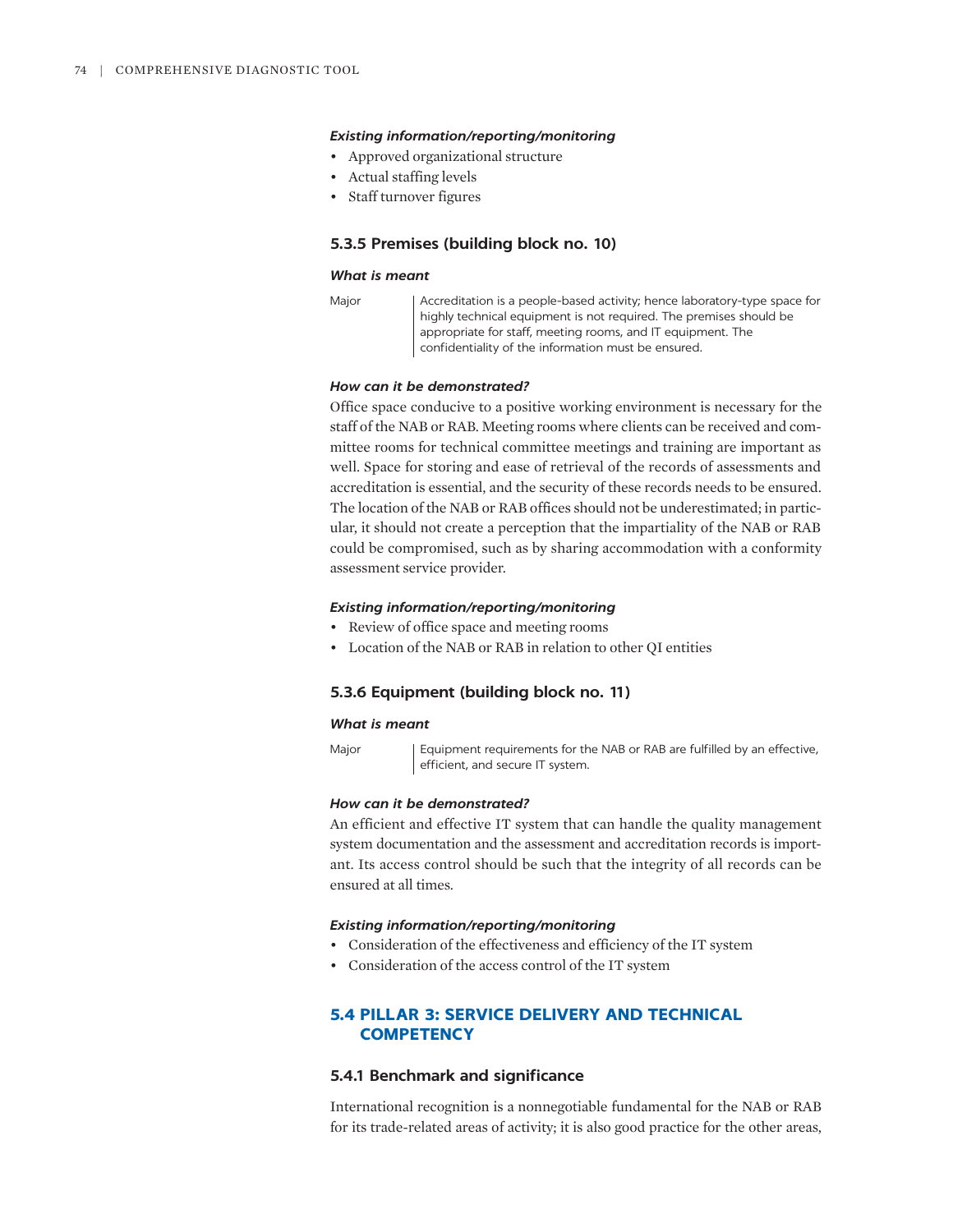such as medical laboratories and so on. Without such international recognition, the NAB's or RAB's services will largely be inconsequential. International recognition is achieved by becoming a signatory of the ILAC and IAF multilateral recognition arrangements or agreements, respectively. Achieving signatory status is based on the positive outcome of peer reviews of the NAB or RAB by either ILAC or the IAF directly or through a regional coordination body or group recognized by them.

The assessment of an organization is conducted by a team led by a team leader and comprising relevant assessors and technical experts. All of these must be appropriately trained and experienced. The accreditation is granted by an independent accreditation approvals committee to further safeguard the integrity of the accreditation process.

#### **5.4.2 Lead assessors (building block no. 12)**

#### *What is meant*

Fundamental | An assessment for accreditation is conducted by teams led by a registered lead assessor, supported by the appropriate assessors and technical experts. Such lead assessors are selected, trained, and registered for specific accreditation scopes.

#### *How can it be demonstrated?*

Accreditation includes scopes as defined in relevant International Organization for Standardization (ISO) and International Electrotechnical Commission (IEC) standards, such as for

- *Calibration and testing laboratories*: ISO/IEC 17025, "General Requirements for the Competence of Testing and Calibration Laboratories";
- *Medical laboratories:* ISO 15189, "Medical Laboratories—Requirements for Quality and Competence";
- *Product certification:* ISO/IEC 17065, "Conformity Assessment—Requirements for Bodies Certifying Products, Processes and Services";
- *Quality management certification:* ISO/IEC 17021, "Conformity Assessment— Requirements for Bodies Providing Audit and Certification of Management Systems*"*;
- *Inspection organizations:* ISO/IEC 17020, "Conformity Assessment— Requirements for the Operation of Various Types of Bodies Performing Inspection"; and
- *Personnel certification:* ISO/IEC 17024, "Conformity Assessment—General Requirements for Bodies Operating Certification of Persons."

Other standards that are used include fields, such as Principles of Good Laboratory Practice (GLP), Good Manufacturing Practices (GMP), and many more (as described in module 5 of the QI Toolkit).

The teams assessing organizations in terms of any of the scopes will be led by a lead assessor who is knowledgeable about the specific scope. The NAB or RAB must ensure that the lead assessors are appropriately selected, trained in the accreditation procedures, and registered in the database of the NAB or RAB as lead assessors. The NAB or RAB has to continuously ensure that assessment teams are led by the appropriate lead assessor, such as one who has been registered for the specific accreditation scope.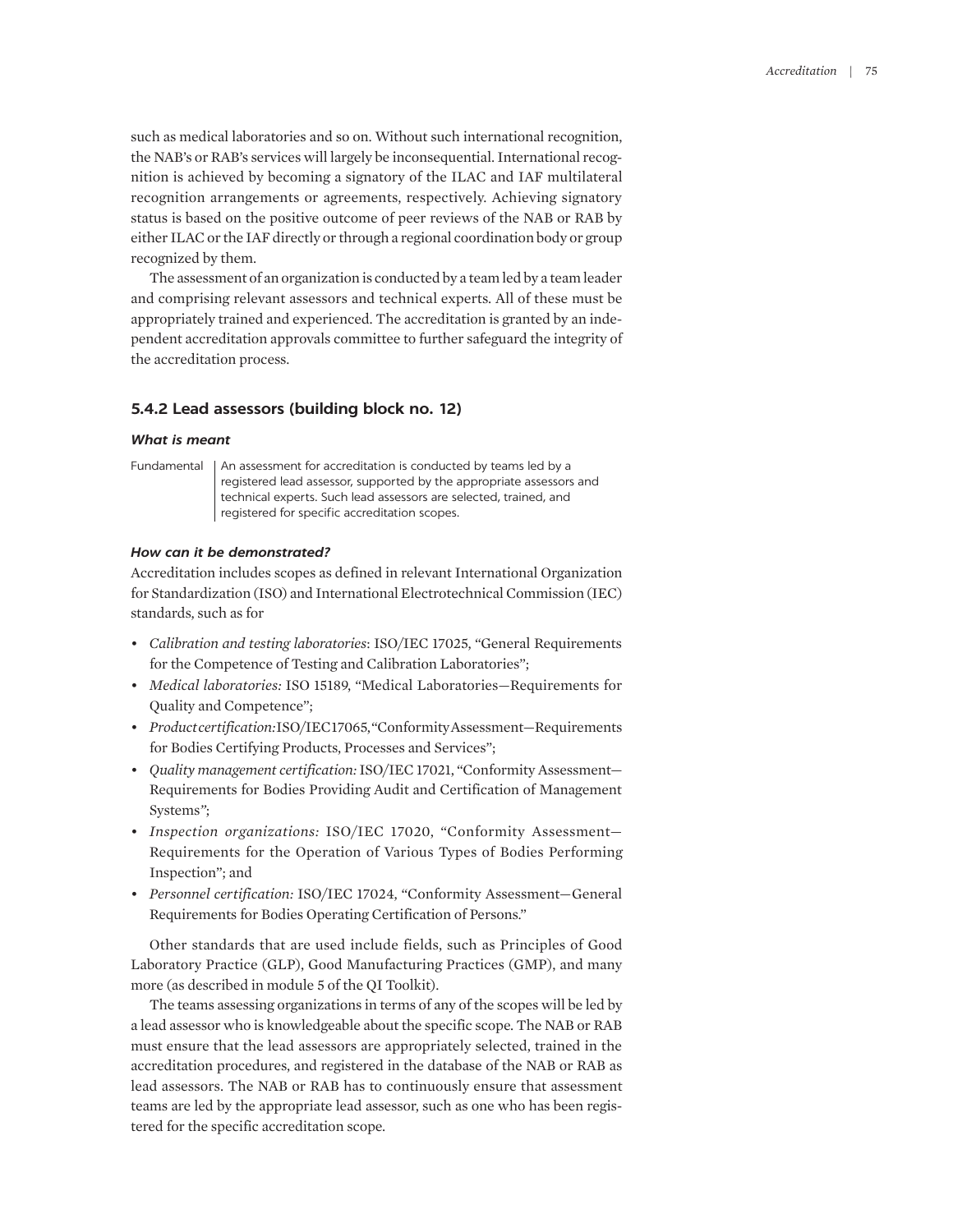- Lead assessor database of the NAB or RAB
- Formal job description of lead assessors
- Personnel records regarding education, training, and experience of lead assessors
- Annual training plans and concomitant records of lead assessors
- Assessment reports

#### **5.4.3 Assessors and technical experts (building block no. 13)**

#### *What is meant*

| Fundamental   The lead assessor of a team conducting an assessment is supported by |
|------------------------------------------------------------------------------------|
| registered assessors and technical experts who are trained and                     |
| experienced regarding the specific scope and technology of the                     |
| organization being assessed.                                                       |

#### *How can it be demonstrated?*

Within the general scope of accreditation (see building block no. 8), the organization being assessed will provide specific services related to testing, inspection, or certification, for example. Accreditation is an attestation of the technical competency of such an organization; hence, during the assessment, a judgment call has to be made regarding the organization's competency. This can only be done by assessors and technical experts who are well versed in the specific technology or service and knowledgeable regarding assessment practices.

The NAB or RAB has to maintain a registry of the assessors and technical experts it has selected and trained, together with their experience and assessment records. The NAB or RAB has to ensure that only appropriately registered assessors and technical experts are used on all of its assessment teams.

#### *Existing information/reporting/monitoring*

- Assessor and technical expert database of the NAB or RAB
- Formal job descriptions of assessors and technical experts
- Personnel records regarding education, training, and experience of assessors and technical experts
- Annual training plans and concomitant records of assessors and technical experts
- Assessment reports

#### **5.4.4 Specialist technical committees (building block no. 14)**

#### *What is meant*

Fundamental | The NAB or RAB needs input from interested parties regarding accreditation processes and assessor training within each accreditation scope. This can be provided through specialist technical committees or working groups.

#### *How can it be demonstrated?*

It is good practice for the NAB or RAB to establish specialist technical committees or working groups to provide it with recommendations regarding the various scopes of accreditation services provided by the NAB or RAB. These committees do not have a governance function but are representing interested parties as experts in their specific fields.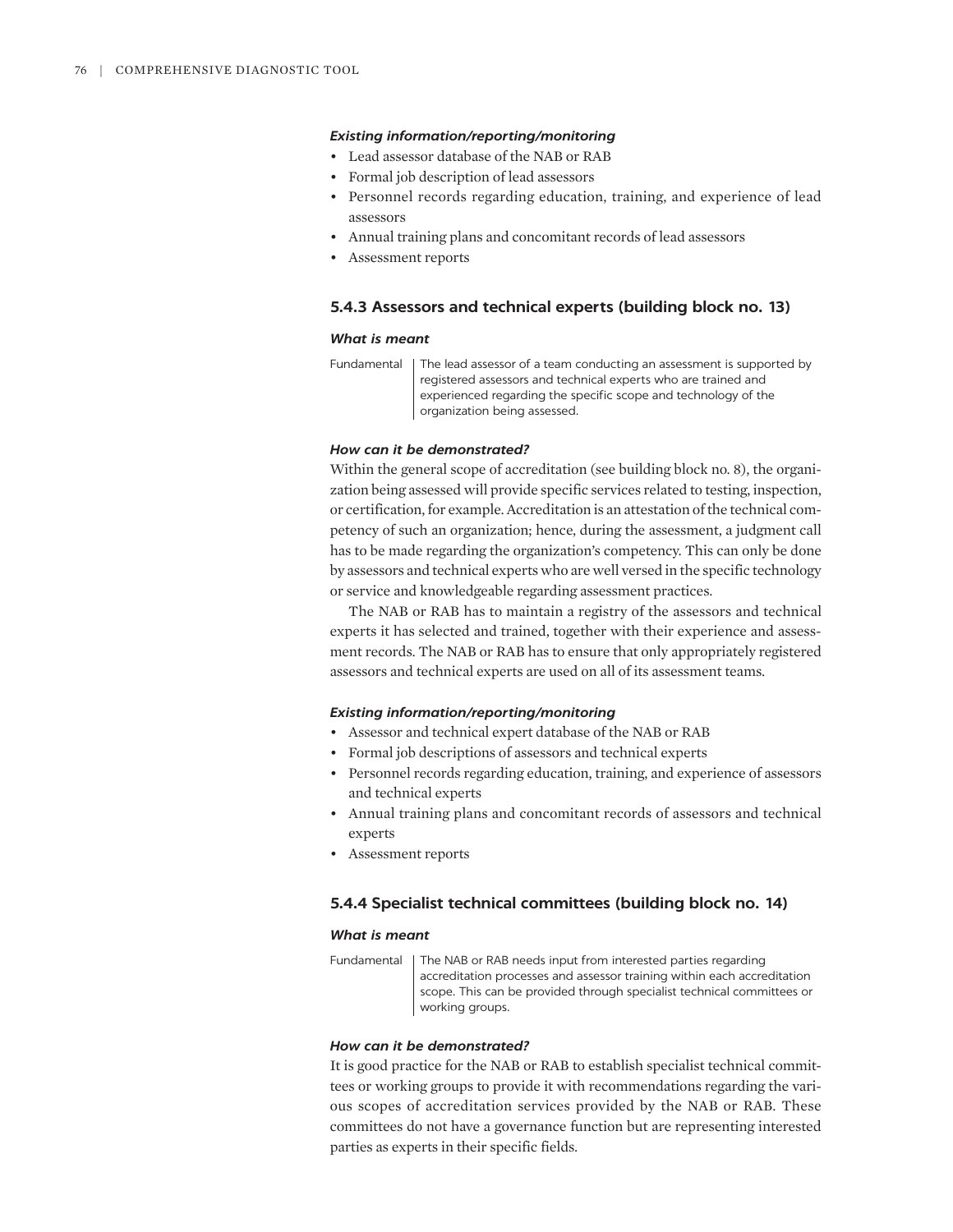- List of working groups
- Working group minutes, decisions, and recommendations
- NAB or RAB responses to working group recommendations

#### **5.4.5 Quality system documentation (building block no. 15)**

#### *What is meant*

Fundamental | The NAB or RAB must provide for an open and transparent system of applications, requirements, assessments, and approval processes regarding accreditation, including the publicly available information on accredited organizations, all of which must be compliant with ISO/IEC 17011 and the interpretation documents of ILAC and the IAF.

#### *How can it be demonstrated?*

The NAB or RAB must have a formal quality management system that complies with the requirements of ISO/IEC 17011 and the relevant interpretation documents of ILAC and the IAF. This system entails policies, procedures, work instructions, and records. Over and above the internal use of such documentation to ensure the continued compliance of the NAB's or RAB's activities, ISO/IEC 17011 also requires that the accreditation process-related quality management documentation be publicly available. The publication of such documentation on the official website of the NAB or RAB is the most efficient way of doing so. Documentation control is an important part of such a system to ensure that users always have immediate access to the latest revisions thereof.

#### *Existing information/reporting/monitoring*

- The NAB or RAB quality system and its compliance with ISO/IEC 17011
- Quality system documentation and its revision control system
- Official website of the NAB or RAB

#### **5.4.6 Assessment process (building block no. 16)**

#### *What is meant*

Fundamental The assessment process initiated with an application contains distinct steps that include documentation review, preassessment, assessment team selection, on-site assessment, and closing out of nonconformities before an accreditation decision can be made.

#### *How can it be demonstrated?*

The assessment process has been largely standardized internationally. It starts with the application for accreditation by an organization providing information on the application form. The NAB or RAB continues with the evaluation of the applicant's quality management documentation, highlighting areas that need attention. Thereafter, a preassessment may be conducted, depending on the circumstances and scope of accreditation, during which major nonconformities are highlighted and a decision is made on whether a full assessment could lead to a positive outcome.

The assessment team is thereafter selected with an appropriate lead assessor and technical assessors. The team conducts a full on-site assessment to determine compliance with the relevant standard. Nonconformities are identified, and the organization is given a specified time frame in which to resolve them,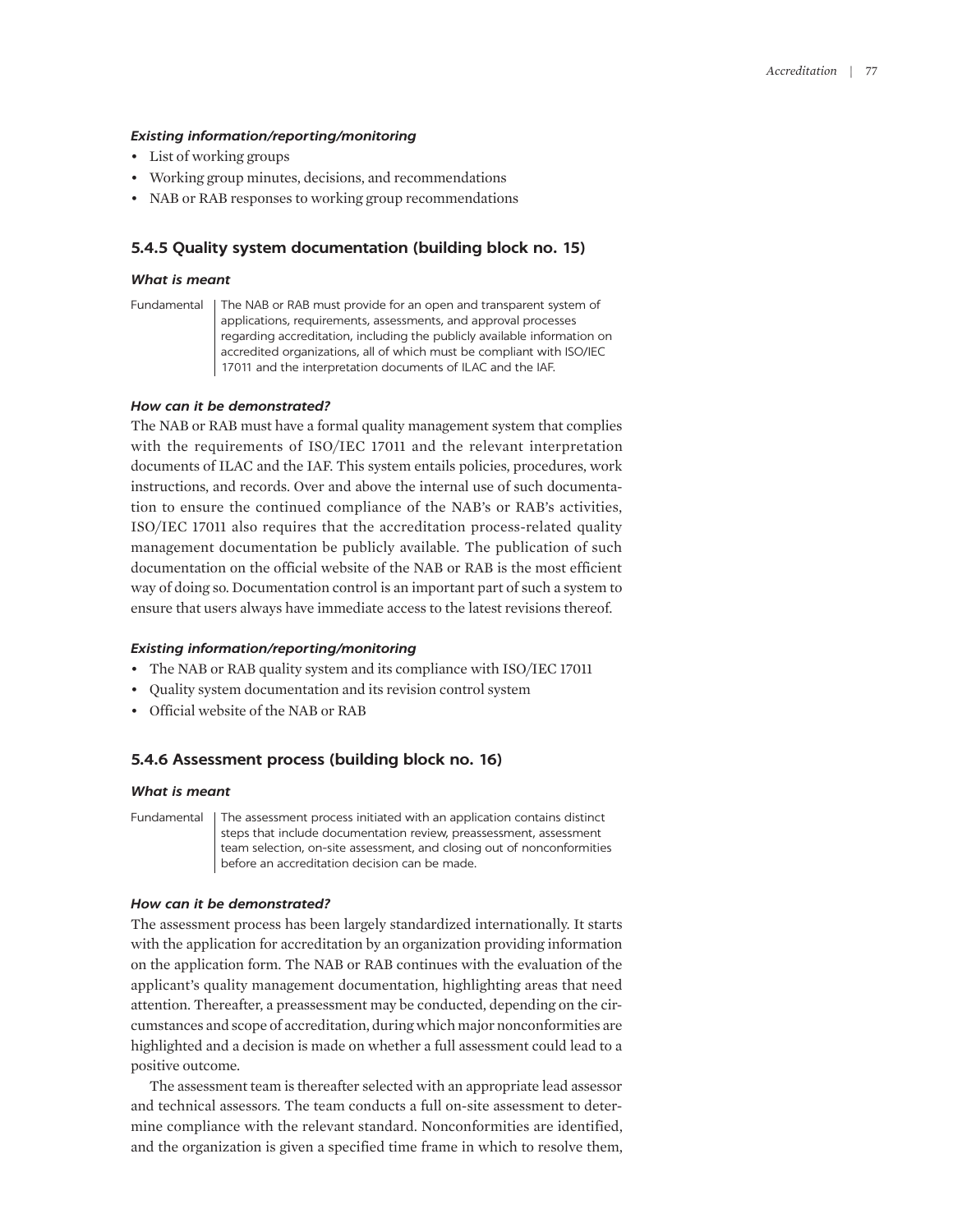after which they are reassessed. The team compiles a full report with a recommendation of accreditation. The report is submitted to an accreditation approvals committee for consideration.

#### *Existing information/reporting/monitoring*

- Quality system documentation
- Assessment applications
- Preassessment reports
- Assessment reports

#### **5.4.7 Approval process (building block no. 17)**

#### *What is meant*

Fundamental | The assessment report recommending accreditation is considered for a decision on whether to grant accreditation by an accreditation approvals committee that is totally independent from the assessment team. The same process applies to revoking accreditation.

#### *How can it be demonstrated?*

The NAB or RAB has to establish an accreditation approvals committee to consider reports of the assessment teams with the view to granting accreditation. This committee must be totally independent of the assessment team; that is, none of the assessment team members may be a member of the approvals committee. In larger NABs or RABs, the approvals committee will consist of senior management, but it is also useful to bring in outside expertise as relevant.

#### *Existing information/reporting/monitoring*

- Quality system documentation
- Assessment reports
- Accreditation approvals committee minutes and decisions

#### **5.4.8 Accreditation and follow-up (building block no. 18)**

#### *What is meant*

Fundamental | An accreditation certificate is issued, carefully detailing the scope of accreditation. The details of the accredited company are published in the publicly available database of the NAB or RAB, and the company is placed on the postaccreditation surveillance and reassessment roster.

#### *How can it be demonstrated?*

If the accreditation approvals committee approves the recommendation of the assessment team to accredit the organization, then an accreditation certificate is issued, generally for a period of three years. The certificate includes a full description of the scope of the accreditation, not only in general terms but also in details of specific tests and certification services of the accredited organization. The accredited organization is then placed on the surveillance and reassessment roster of the NAB or RAB. Surveillance visits usually take place every six months, during which selected elements are audited. After three years, the complete assessment is repeated before a three-year extension to the accreditation certificate is granted.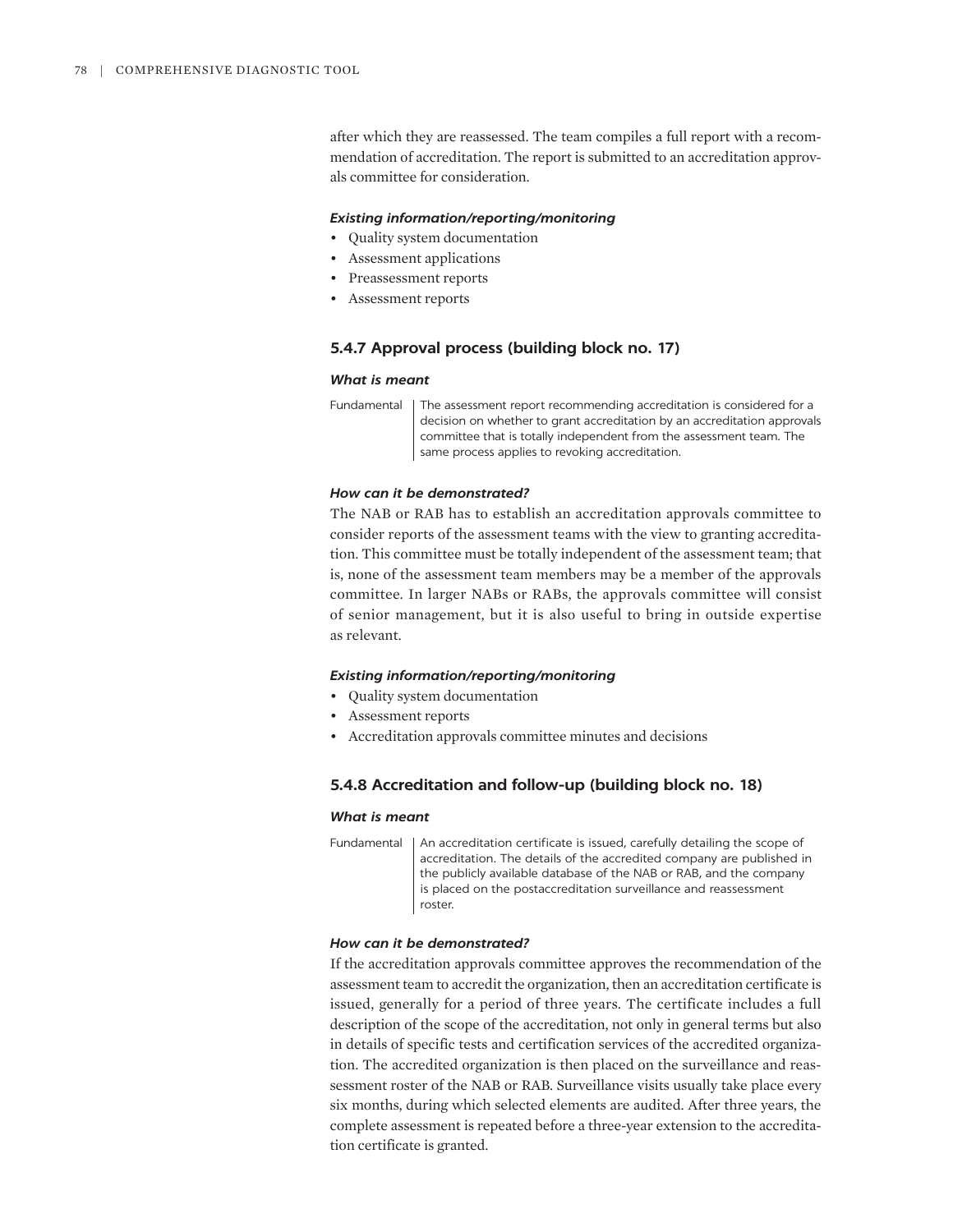- Quality system documentation
- Database of accredited organizations
- Surveillance reports
- Reassessment reports
- Reissuance of accreditation certificate records

#### **5.5 PILLAR 4: EXTERNAL RELATIONS AND RECOGNITION**

#### **5.5.1 Benchmark and significance**

Whereas the extent of the services offered by the accreditation body depends on the needs of the market and regulatory authorities, requirements for international recognition are independent of its size; they are basically the same for all. International recognition of the accreditation body is based on its competency and impartiality, and this is determined by a system of peer reviews against the requirements of ISO/IEC 17011.

The bulk of international recognition is provided through the mutual or multilateral recognition agreements or arrangements of ILAC (for test and calibration laboratories, medical test laboratories, and inspection bodies) and the IAF (for product and management system certification bodies, as well as certification of persons), but some sector-specific arrangements are also in place, such as for suppliers of automotive parts, private sector food certification, and so on.

#### **5.5.2 Training system (building block no. 19)**

#### *What is meant*

Fundamental The NAB or RAB has to train its lead assessors, assessors, and technical experts and maintain a register of their education, training, and technical and assessment experience.

#### *How can it be demonstrated?*

Lead and technical assessors are selected for their education levels and industrial or technical experience. They then have to be trained in accreditation skills, including knowledge regarding the formal quality management system of the NAB or RAB. Thereafter, their performance on actual assessments is reviewed by a registered senior lead assessor and technical assessors, leading to their registration by the NAB or RAB. It is good practice for the NAB or RAB to provide the training in-house; otherwise, it has to contracted from foreign institutions at high cost. This training should also be provided to quality managers of entities that wish to be accredited.

#### *Existing information/reporting/monitoring*

- Training programs for lead and technical assessors
- Database of lead and technical assessors and their personnel records

#### **5.5.3 Liaison with regional organizations (building block no. 20)**

#### *What is meant*

Fundamental | International recognition of the capability of an NAB or RAB is increasingly organized through regional cooperation bodies or groups. Liaison and active participation in such bodies is therefore an imperative.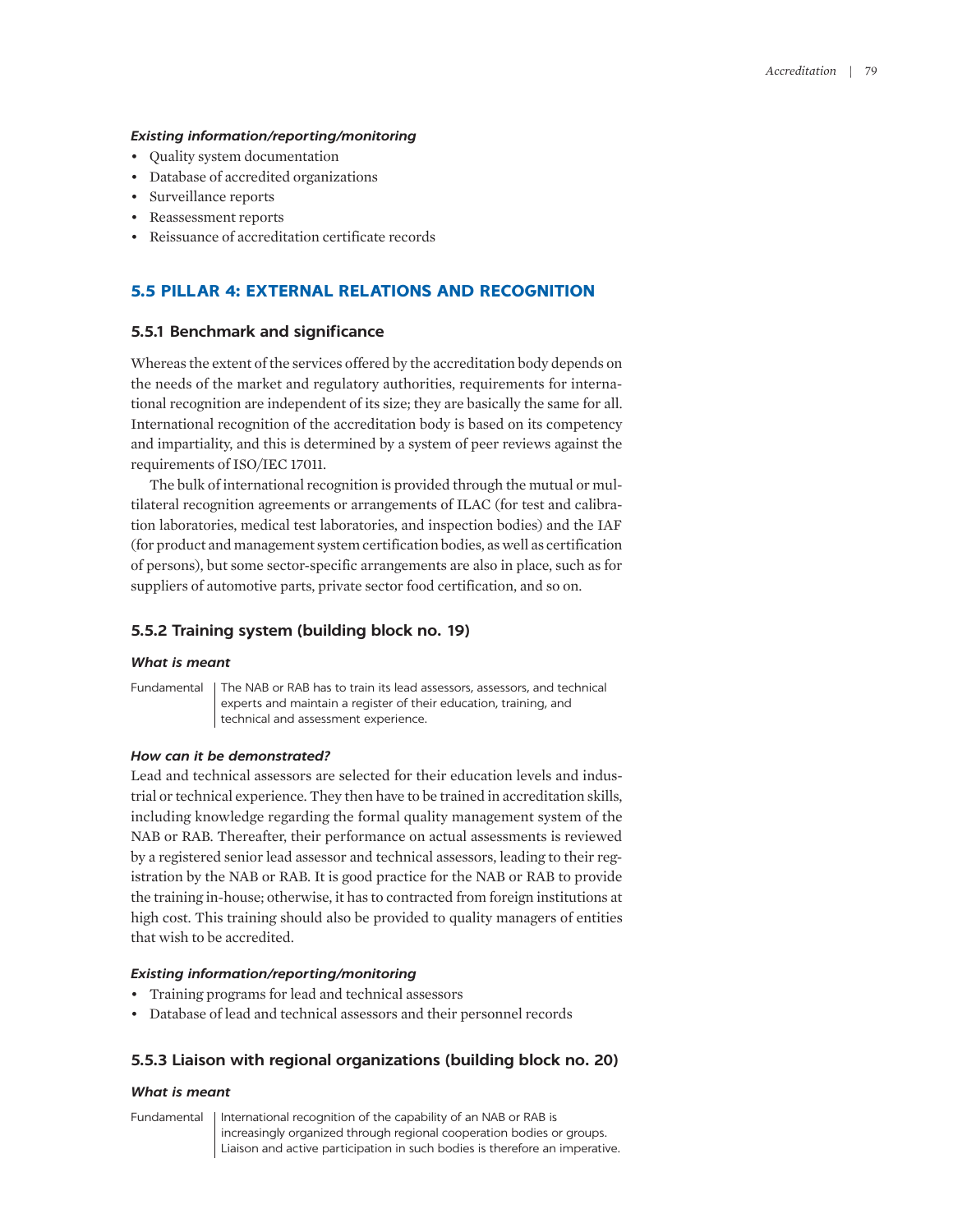Major If the country is a member of a regional trade bloc, then the NAB or RAB will be required to participate actively in regional accreditation activities if these are part of the regional agreements. This means also participating in technical committees at the regional level.

#### *How can it be demonstrated?*

At the regional level, three types of organizational constructs related to accreditation have developed over the past few decades that should not be confused:

- *Regional cooperation bodies or groups.* Because of the increase of accreditation bodies worldwide, many peer reviews for international recognition are now arranged through recognized regional cooperation bodies or groups rather than by ILAC and the IAF themselves. Liaison by accreditation bodies with such cooperation bodies or groups is therefore an important fundamental necessity. The situation regarding recognition of such regional cooperation bodies or groups by ILAC and IAF is fluid, and the latest information regarding the status of such bodies needs to be obtained from the ILAC and IAF websites.
- *Regional accreditation committees or forums.* Various regional accreditation constructs (committees, forums, and so on) have also been established as the outcome of trade agreements leading to regional common markets. In many cases, NAB or RABs are members by default, having to represent their countries in these regional constructs. Some regional accreditation constructs have full-time staff and premises; others are liaison-type committees with only a secretariat. Some are forums where a regional approach to accreditation is discussed and agreed to; others only coordinate accreditation development activities across the region. There is no one model that is superior to others (Kellermann and Keller 2014).
- *Regional accreditation service entities.* RABs providing accreditation services to smaller countries in the region covered by the relevant trade agreements are being established and are slowly gaining recognition through ILAC and the IAF. These are usually registered as not-for-profit private sector entities in one of the countries of the region. They are not membership organizations, but their governance may include representatives of the region. In the initial stages, they may be funded by the member states of the region. A country without an NAB can enter into a formal agreement with such an RAB to act as the de facto or in some cases even the de jure NAB. In some regions, member states establish accreditation focal points to act as a liaison between the RAB and entities wishing to be accredited, as well as to play a role in the training and registering of local assessors to be used by the RAB.

#### *Existing information/reporting/monitoring*

- Membership of the NAB or RAB in the recognized regional coordination body or group
- Reports of NAB or RAB participation in the regional activities
- Regional trade agreement membership status of the country
- Relevant regional treaties, protocols, agreements, or legislation
- Annual reports of the NAB or RAB
- NAB or RAB internal reports of regional accreditation activities and meetings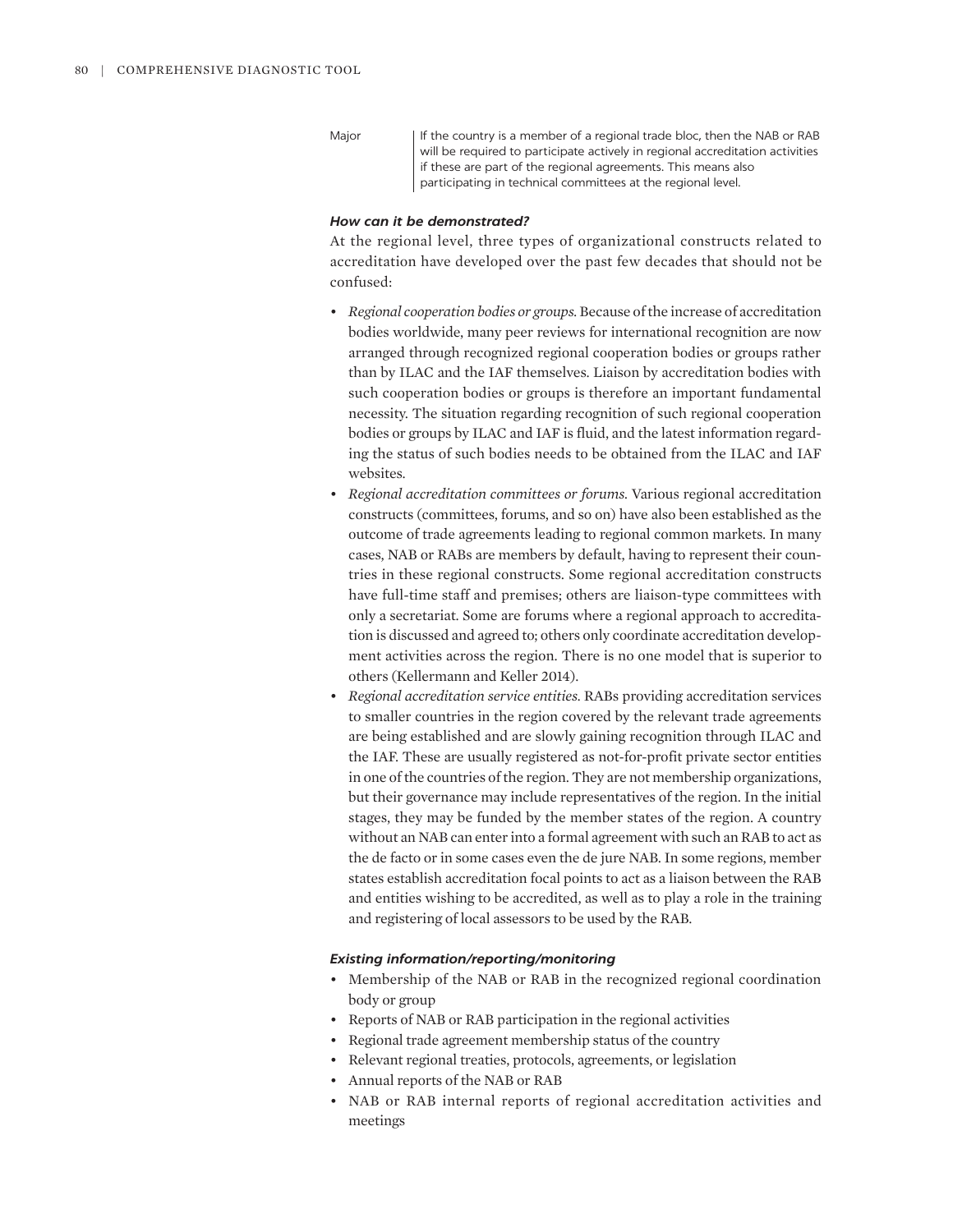#### **5.5.4 Liaison with international organizations (building block no. 21)**

#### *What is meant*

| Fundamental | The two relevant international organizations from an accreditation<br>perspective would be ILAC and the IAF, because they manage the<br>general multilateral recognition agreements or arrangements at the<br>international level. Membership is differentiated between associate<br>members and full members as signatories of the recognition<br>agreements or arrangements.                |
|-------------|-----------------------------------------------------------------------------------------------------------------------------------------------------------------------------------------------------------------------------------------------------------------------------------------------------------------------------------------------------------------------------------------------|
| Major       | Becoming a signatory to the recognition agreement or arrangement is a<br>peer evaluation process that includes a preevaluation and a final<br>evaluation of the NAB or RAB against the requirements of ISO/IEC 17011<br>and the relevant interpretation documents of ILAC and the IAF,<br>respectively. Twinning with a signatory accreditation body is a major<br>advantage in this process. |

#### *How can it be demonstrated?*

ILAC provides for the mutual recognition arrangement concerning accreditation of testing and calibration laboratories, medical laboratories, and inspection bodies. The IAF provides for the multilateral recognition arrangements concerning accreditation of management system and product certification bodies and personnel certification bodies.

An accreditation body can become an associate member as a precursor to becoming a full member as a signatory to the recognition agreement or arrangements. Signatory status is only achieved once a peer review has been conducted that results in a positive outcome based on the requirements of ISO/IEC 17011 and the related interpretation documents of ILAC and the IAF. Signatory status means that the output of accredited organizations in the country or region—for example, test reports, calibration certificates, and product and management system certificates—are recognized by accreditation bodies that are also signatories and are more readily recognized in markets and regulation of those countries whose accreditation bodies are also signatories.

A number of sector-specific accreditation and recognition schemes are managed by organizations other than ILAC and the IAF. Examples include the following, among many others (as further discussed in module 5, section 5.5.3, of the QI Toolkit):

- *Automotive sector:* United Nations Economic Commission for Europe (UNECE) 1958 and 1998 Agreements, managed by the World Forum for Harmonization of Vehicle Regulations (also known as UNECE Working Party 29)
- *Electrotechnical sector:* The IEC System of Conformity Assessment Schemes for Electrotechnical Equipment and Components (IECEE) Certification Body (CB); Equipment for Use in Explosive Atmospheres (IECBx); and Quality Assessment System for Electronic Components (IECQ) schemes, managed by the IEC
- *Legal metrology equipment:* Mutual Acceptance Arrangements managed by the International Organization for Legal Metrology (OIML)

These schemes are not included in this Comprehensive Diagnostic Tool and, if needed, will require a separate evaluation of the needs of the country related to the specific sector.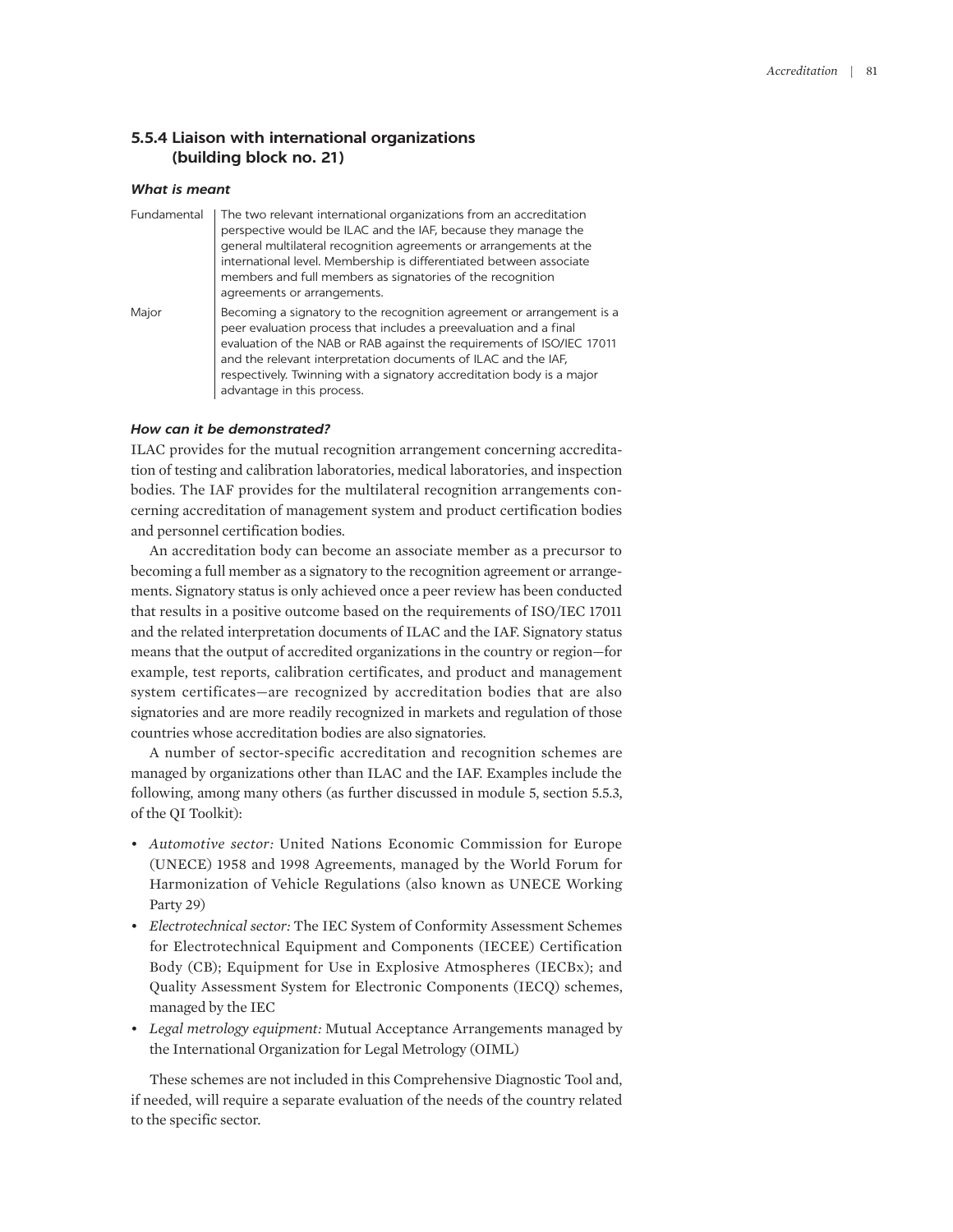- Accreditation strategy and its implementation plans
- ILAC and IAF membership data
- ILAC and IAF technical committee data
- Annual reports of the NAB or RAB
- Business plans and minutes of the NAB or RAB technical committees
- Formal communication records of the NAB or RAB with ILAC and the IAF
- Twinning agreement with a signatory NAB or RAB

#### **5.5.5 International recognition (building block no. 22)**

#### *What is meant*

Fundamental | International recognition is afforded to the NAB or RAB once it becomes a signatory to the multilateral recognition agreement or arrangement of ILAC and the IAF, respectively. To become a signatory entails a peer review against the requirements of ISO/IEC 17011 and relevant ILAC and IAF interpretation documents.

#### *How can it be demonstrated?*

The precursor of becoming a signatory of the ILAC and IAF recognition agreements and arrangements is a peer review against the requirements of ISO/IEC 17011 and the interpretation documents of ILAC and the IAF, respectively. The peer reviews of ILAC and the IAF are largely standardized, and are conducted on three levels (figure 5.3). The NAB or RAB has to formally apply, after which a peer review team will be selected by the regional cooperation body or group if relevant, or by ILAC or the IAF if a recognized group or body does not exist for the specific region, to conduct the peer review.

Becoming a signatory is a long journey; it takes quite a few years. The NAB or RAB has to demonstrate compliance with the requirements of ISO/IEC 17011, and it must demonstrate that it can conduct assessments successfully. This is not so easy, because most organizations that wish to be accredited prefer to be accredited by an internationally recognized accreditation body. A newly

#### **FIGURE 5.3**



#### **Evaluation pyramid for compliance with ISO/IEC 17011**

*Source:* UNIDO 2011. ©United Nations Industrial Development Organization (UNIDO). Reproduced with permission from UNIDO; further permission required for reuse.

*Note:* ISO/IEC 17011 = "Conformity Assessment—Requirements for Accreditation Bodies Accrediting Conformity Assessment Bodies." QM = quality management. CVs = curricula vitae.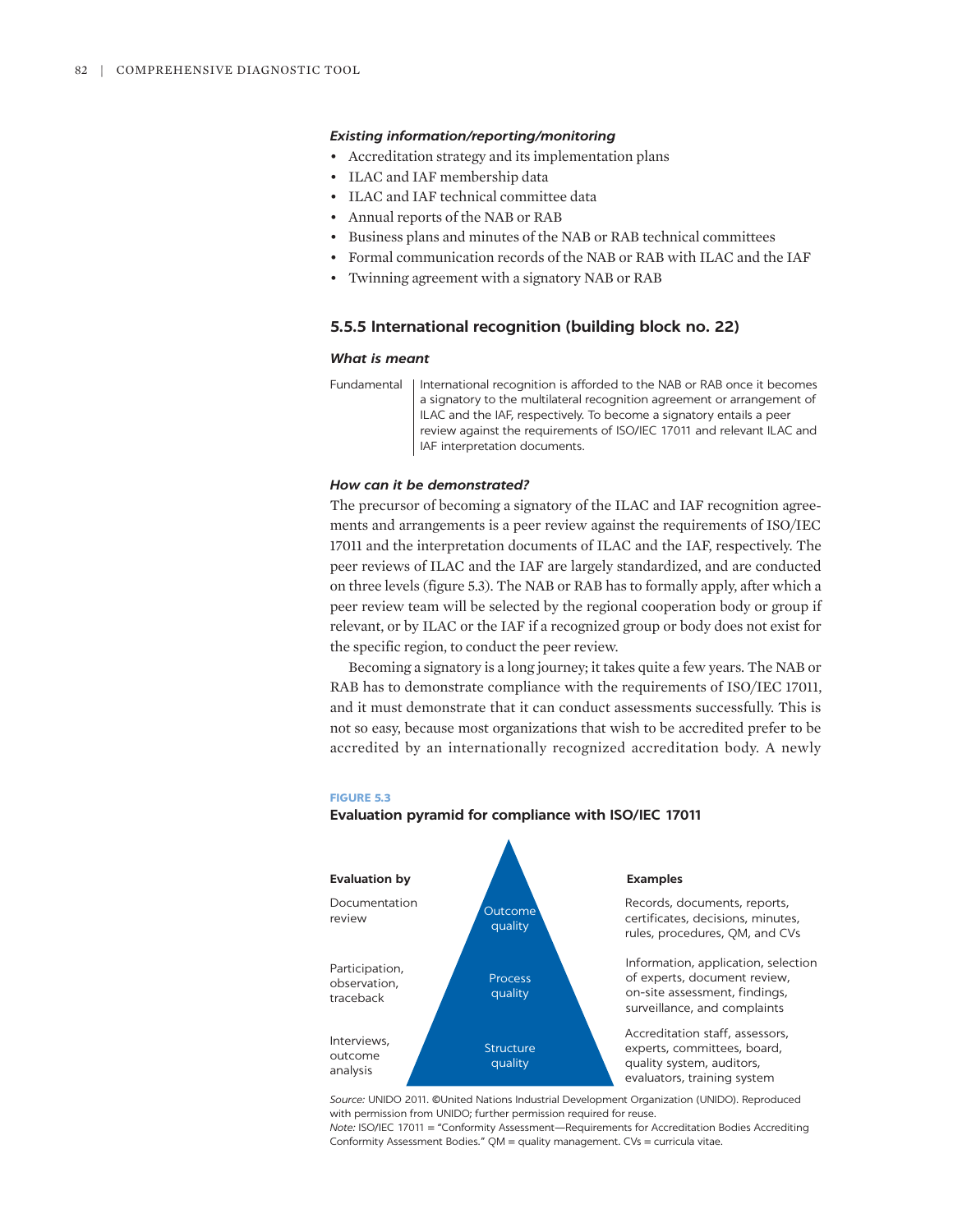established NAB or RAB is therefore at a market disadvantage because it lacks this recognition. Such an NAB or RAB will find it beneficial to enter into a twinning arrangement with a signatory NAB or RAB that would help the fledgling NAB or RAB negotiate the vagaries of the peer reviews and would provide a mechanism whereby the organizations it accredits will receive a joint accreditation certificate giving them the recognition they require. Once the NAB or RAB has attained signatory status, then all joint accreditation certificates are transferred to it.

#### *Existing information/reporting/monitoring*

- Formal application for signatory status
- Time schedule for peer review program
- Peer review reports
- ILAC and IAF website information on signatory status

#### **5.5.6 Coordination within the QI (building block no. 23)**

#### *What is meant*

Major | Coordination among the fundamental QI organizations (NSB, NMI, and NAB) is important to ensure that their responsibilities and activities provide a unified basis for calibration and conformity assessment service providers and market surveillance activities of regulatory authorities.

#### *How can it be demonstrated?*

Coordination within the QI is important, especially among the NSB, the NMI, and the NAB (or RAB), as the three pinnacle QI organizations. The coordination—which is important to ensure that there are no overlaps or gaps in their service delivery or activities—can be achieved formally or informally. If the NSB, NMI, and NAB (or RAB) are governmental organizations, then their line ministries are in a good position to ensure such coordination, especially that the three are implementing the quality policy measures. Otherwise a quality council or similar body would be able to do the same. A third alternative is for the CEOs to have a formal coordination meeting at regular intervals. A technical regulation coordination office (whatever its name) coordinates the activities of the regulatory authorities with the QI on the development and implementation of technical regulations, ensuring that costly overlaps and gaps in service delivery are kept to a minimum.

#### *Existing information/reporting/monitoring*

- Line ministry policies, pronouncements, documentation, and regulations
- Quality council (or similar body) documentation and minutes of meetings
- Technical regulation coordination office mandate and pronouncements

#### **NOTE**

<span id="page-20-0"></span>[1.](#page-3-0) [RABs provide](#page-3-0) [accreditation](#page-3-0) [services to](#page-3-0) [the member](#page-3-0) [states](#page-3-0) [of](#page-3-0) [the region.](#page-3-0) [Each one is](#page-3-0) [an](#page-3-0) [accreditation](#page-3-0) [body](#page-3-0) [proper. In contrast, ILAC and](#page-3-0) [the IAF devised](#page-3-0) [the nomenclature of](#page-3-0)  [regional cooperation bodies or groups to denote regional](#page-3-0) [accreditation constructs](#page-3-0) [that are](#page-3-0)  [similar](#page-3-0) [in](#page-3-0) [nature to the international](#page-3-0) [accreditation](#page-3-0) [organizations, namely, ILAC and the](#page-3-0)  [IAF. These bodies or](#page-3-0) [groups](#page-3-0) [do not provide accreditation services,](#page-3-0) [and their main respon](#page-3-0)[sibility](#page-3-0) [is to coordinate accreditation activities within the region.](#page-3-0)